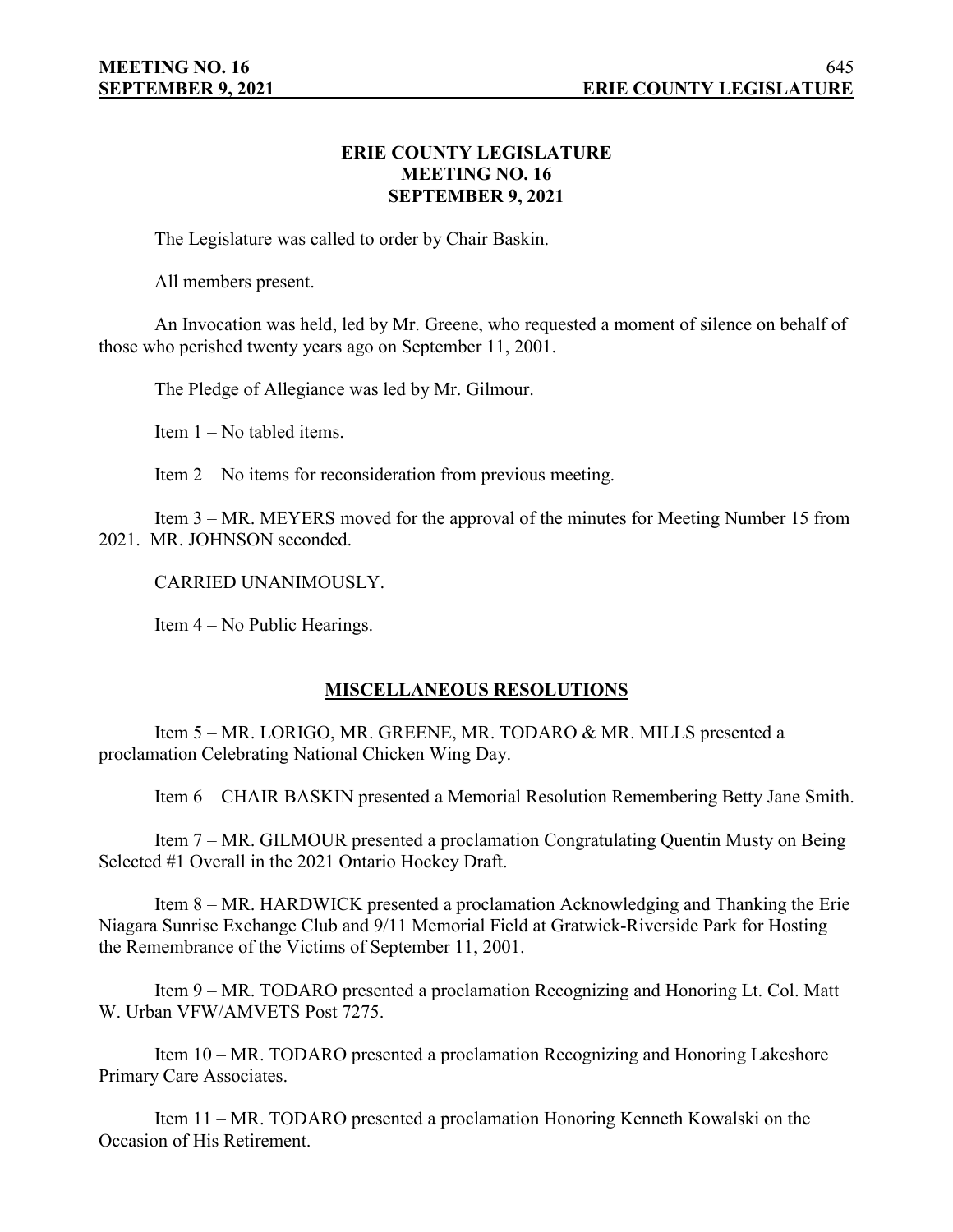Item 12 – MR. TODARO presented a proclamation Honoring Premier Dog Sports and Event Center.

Item 13 – MR. TODARO presented a proclamation Congratulating Fannie Holtz Upon the Occasion of Her 100th Birthday.

Item 14 – MR. GREENE presented a proclamation Congratulating Max Northem, Thomas Northem, Jr., and the Backlot Entertainment Venue on Their Ribbon Cutting and Grand Opening.

Item 15 – MS. VINAL presented a Memorial Resolution Remembering Lawrence R. Brenton.

Item 16 – MS. VINAL presented a Memorial Resolution Remembering Deborah M. Carbone.

Item 17 – MS. VINAL presented a proclamation Congratulating and Recognizing Taylor Balser as the New Head Coach of the Amherst High School Varsity Field Hockey Team.

Item 18 – MS. VINAL presented a proclamation Congratulating Williamsville Artists Sabine Kutt and Tony Chirico on the Grand Opening of the Contemporary Art Salon.

Item 19 – CHAIR BASKIN presented a proclamation Congratulating Princessa Figueroa-Williams and Recognizing the Grand Opening of Princessa's Studio & Art Gallery.

Item 20 – CHAIR BASKIN, MR. MEYERS, MR. JOHNSON, MS. CHIMERA, MR. HARDWICK, MS. VINAL & MR. GILMOUR presented a Memorial Resolution Remembering Ethel DiPaolo, Founding Owner of Ilio DiPaolo's Restaurant.

Item 21 – MR. JOHNSON presented a Memorial Resolution Remembering and Honoring the Life of Franklin Lamar Milton Cooke.

Item 22 – MR. MEYERS presented a Memorial Resolution Remembering Police Chief Michael J. Sliwinski.

Item 23 – MR. JOHNSON presented a proclamation Honoring National Immunization Awareness Month.

Item 24 – MR. GILMOUR & MR. JOHNSON presented a proclamation Celebrating Joseph West Upon the Occasion of His 40th Birthday.

Item 25 – MR. JOHNSON presented a Memorial Resolution Remembering Otis N. Glover, Jr.

Item 26 – MS. VINAL & MR. MEYERS presented a proclamation Congratulating Matt Weiser on Being Named the New Athletic Director at Bishop Timon - St. Jude High School.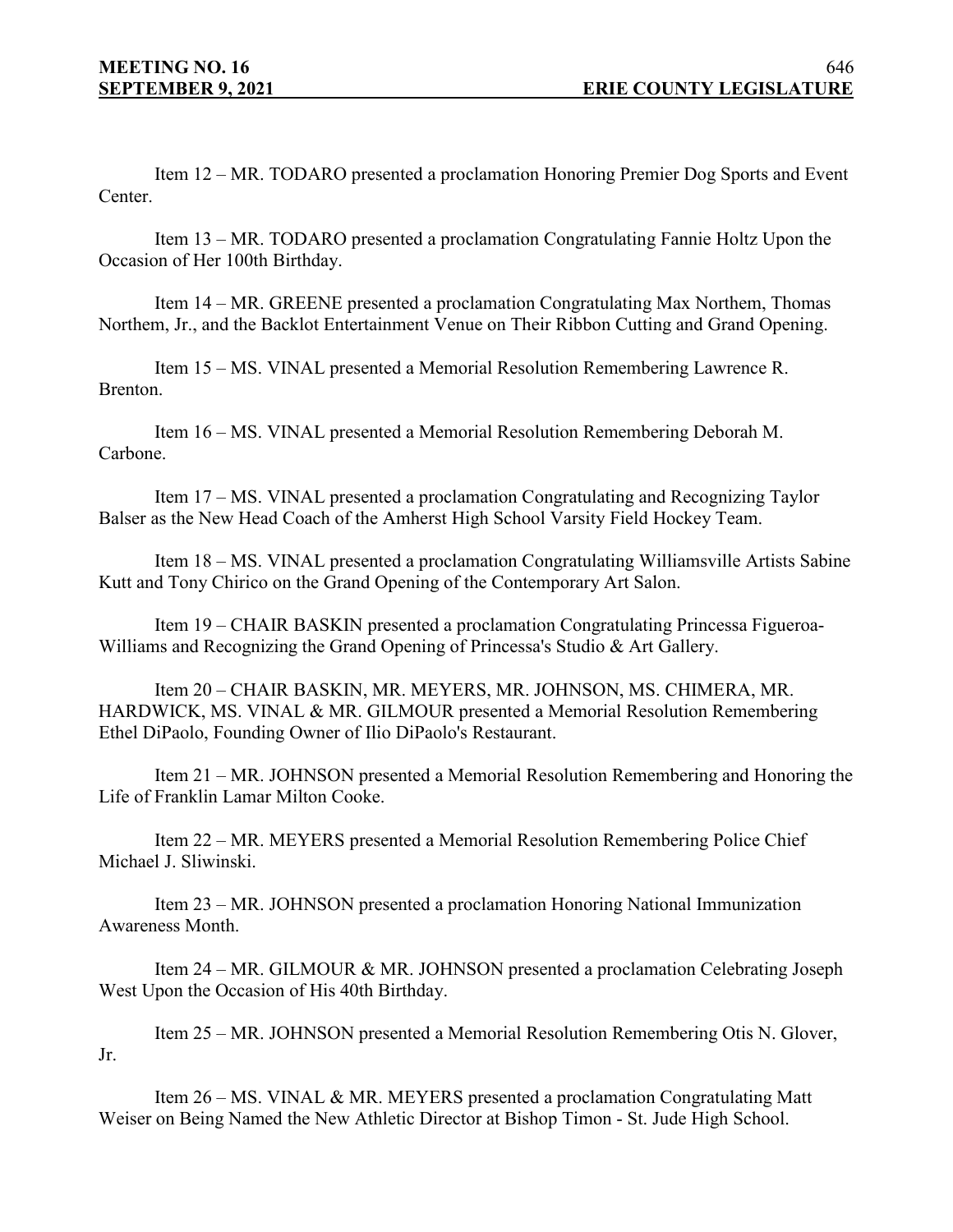Item 27 – MS. VINAL presented a proclamation Recognizing the Grand Opening of The Junkluggers of the Northtowns.

Item 28 – MR. MEYERS presented a proclamation Recognizing the Ribbon Cutting Ceremony of the New Cheektowaga Boys & Girls Club.

Item 29 – CHAIR BASKIN presented a proclamation Celebrating, Honoring and Recognizing Dianne Andrews.

Item 30 – MR. MEYERS presented a proclamation Congratulating and Honoring Brian Gould on His Appointment as Chief of Police of the Cheektowaga Police Department.

Item 31 – MR. JOHNSON presented a Memorial Resolution Remembering Salvatore J. Buscarino, Longtime Owner of Sammy's Auto Repair.

Item 32 – MR. JOHNSON presented a proclamation Honoring Hutch Tech's JROTC for Winning the 2021 National Leadership Bowl.

Item 33 – MS. CHIMERA & MS. VINAL presented a Memorial Resolution Remembering Mark E. Hamister.

Item 34 – MR. LORIGO, MR. MILLS, MR. GREENE & MR. TODARO presented a proclamation Honoring and Recognizing Robert D. Gioia Upon the Occasion of His Retirement.

Item 35 – MR. MILLS presented a proclamation Honoring and Recognizing Matthew Agle for His Ingenuity, Creativity and Generosity.

Item 36 – MR. MILLS presented a proclamation Honoring and Recognizing Sheret Jewelers Upon the Occasion of Its 75th Anniversary.

Item 37 – MR. MILLS presented a proclamation Honoring and Recognizing Sarah Stuhr for Receiving the Girl Scout Gold Award.

Item 38 – MR. MILLS presented a proclamation Honoring and Recognizing the Town of Collins as it Celebrates its Bicentennial.

Item 39 – MR. LORIGO presented a proclamation Honoring Birch Herring-Jackson on Being Named the 2020-2021 Co-Male Athlete of the Year.

Item 40 – MR. LORIGO presented a proclamation Honoring and Recognizing Isabelle Larson for Receiving the Girl Scout Gold Award.

Item 41 – MR. LORIGO presented a proclamation Honoring Pam Cohen for Her 25 Years of Serving Others.

Item 42 – MR. LORIGO presented a proclamation Honoring Emma Suplicki for Her Accolades in Equestrian Riding.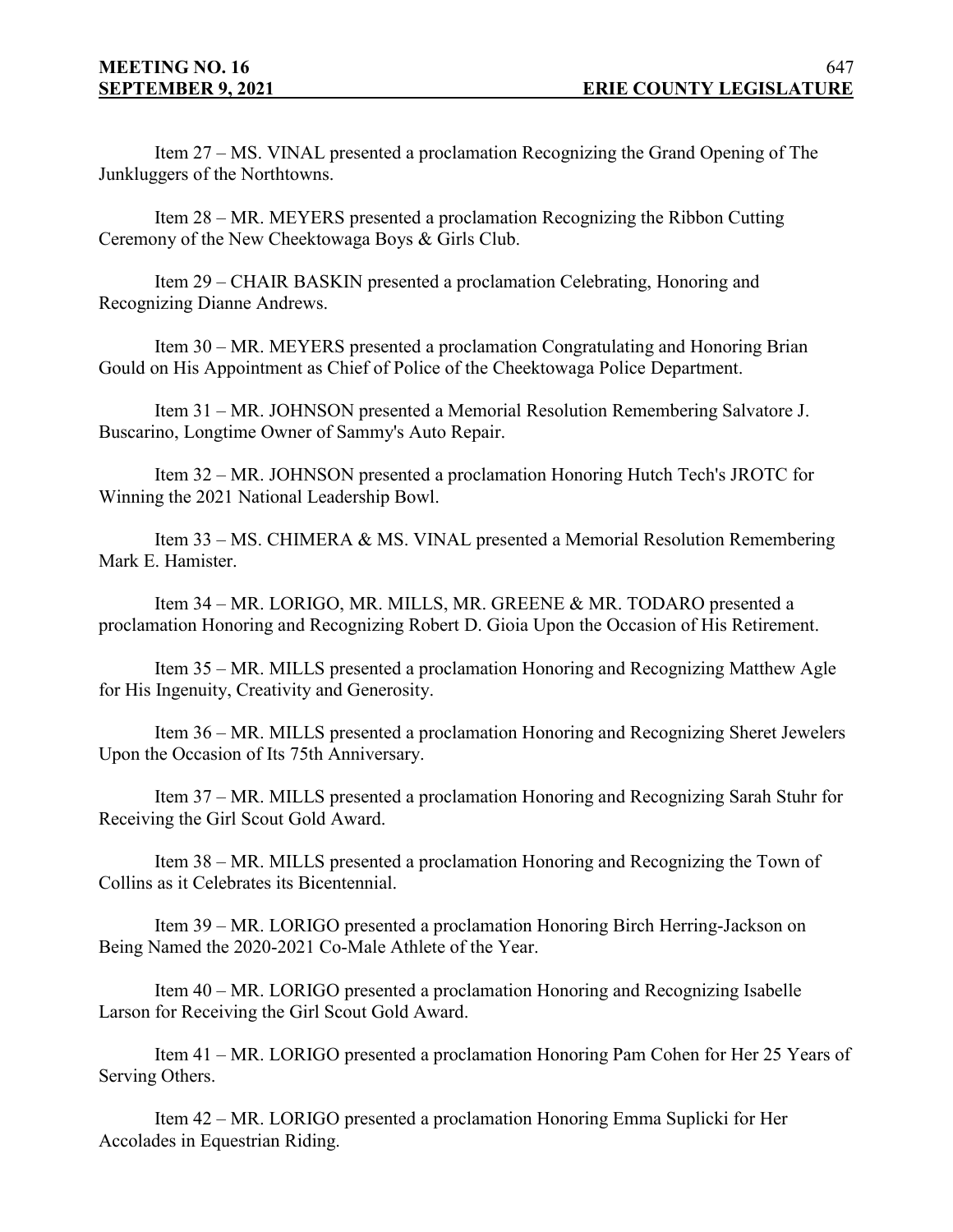Item 43 – MR. LORIGO presented a proclamation Honoring and Celebrating Winifred Clark Upon the Occasion of Her 100th Birthday.

Item 44 – MR. LORIGO presented a proclamation Honoring and Celebrating Don Swyers Upon the Occasion of His 95th Birthday.

Item 45 – MR. GREENE presented a proclamation Congratulating Chase Clark on His Selection in the National Hockey League Draft.

Item 46 – MR. GREENE presented a proclamation Congratulating Tim and Rick Smith and the Clarence Pizza Company.

Item 47 – MR. HARDWICK presented a proclamation Recognizing and Acknowledging the Outstanding Achievement of Samuel Francis Herr.

Item 48 – MR. GREENE presented a proclamation Recognizing Amherst Meals on Wheels for Their Outstanding Contributions to Our Community.

Item 49 – MR. GREENE presented a proclamation Celebrating Edward Ballow Upon the Occasion of His 90th Birthday.

Item 50 – MR. LORIGO presented a proclamation Honoring Sean Saramak & Linda Transki.

Item 51 – MR. LORIGO presented a proclamation Welcoming B-Fit  $\omega$  Bradshaw Fitness to West Seneca.

Item 52 – MR. LORIGO presented a proclamation Honoring Gymnastics Unlimited for 45 Years of Tumbles and Rolls.

Item 53 – MR. LORIGO presented a proclamation Honoring Brian Bork for His Athletic Accomplishments.

Item 54 – MR. LORIGO presented a proclamation Honoring Maggie Lenda for Her Athletic Accomplishments.

Item 55 – MR. TODARO presented a proclamation Recognizing and Honoring Sports 365 Bar & Grill Upon the Occasion of Their Grand Opening.

Item 56 – MR. LORIGO presented a proclamation Honoring Trey Kleitz for His Athletic Accomplishments.

Item 57 – MR. TODARO presented a proclamation Honoring Tony and Bernadette Misita as Citizens of the Month for September 2021.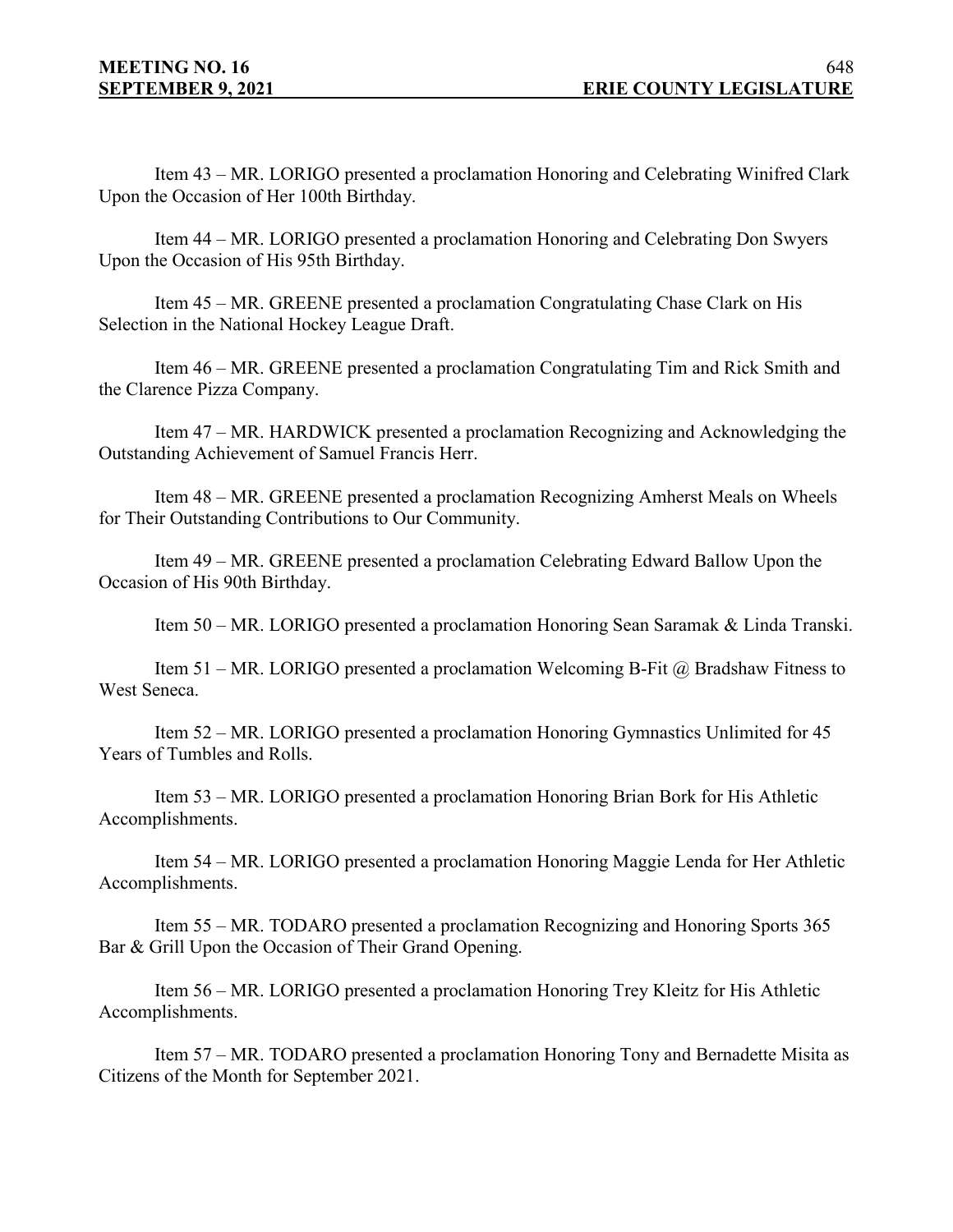Item 58 – MS. CHIMERA, MR. HARDWICK, MS. VINAL, MR. GREENE, MR. MEYERS, MR. TODARO, MR. GILMOUR, MR. LORIGO & MR. MILLS presented a proclamation Honoring Medal of Honor Recipient David G. Bellavia.

Item 59 – MS. CHIMERA, MR. HARDWICK, MS. VINAL, MR. GREENE, MR. MEYERS, MR. TODARO, MR. GILMOUR, MR. LORIGO & MR. MILLS presented a proclamation Honoring Erie County Crisis Services and the Western and Central New York Chapters of the American Foundation for Suicide Prevention during National Suicide Prevention Awareness Month.

Item 60 – MR. LORIGO, MR. GREENE, MR. TODARO & MR. MILLS presented a proclamation Honoring the Employees of the Erie County Sheriff's Office during Sheriffs' Week.

MR. MEYERS moved to separate the Miscellaneous Resolution concerning Sheriffs' Week, and moved for consideration of the remaining fifty-five resolutions. MR. JOHNSON seconded.

CARRIED UNANIMOUSLY.

MR. MEYERS moved to amend the above fifty-five items by adding one for MS. VINAL, and by including Et Al Sponsorship. MR. JOHNSON seconded.

CARRIED UNANIMOUSLY.

MR. MEYERS moved for approval of the above fifty-six items as amended. MR. LORIGO seconded.

CARRIED UNANIMOUSLY.

MR. MEYERS moved for consideration of the resolution concerning Sheriffs' Week. MR. GILMOUR seconded. CHAIR BASKIN and MR. JOHNSON voted in the negative.

CARRIED. (9-2)

MR. MEYERS moved to include MR. GILMOUR, MS. CHIMERA, MS. VINAL, MR. MEYERS and MR. HARDWICK as co-sponsors. MR. GREENE seconded.

CARRIED UNANIMOUSLY.

MR. MEYERS moved to approve the Sheriffs' Week resolution as amended. MR. GILMOUR seconded. CHAIR BASKIN and MR. JOHNSON voted in the negative.

CARRIED. (9-2)

# **LOCAL LAWS**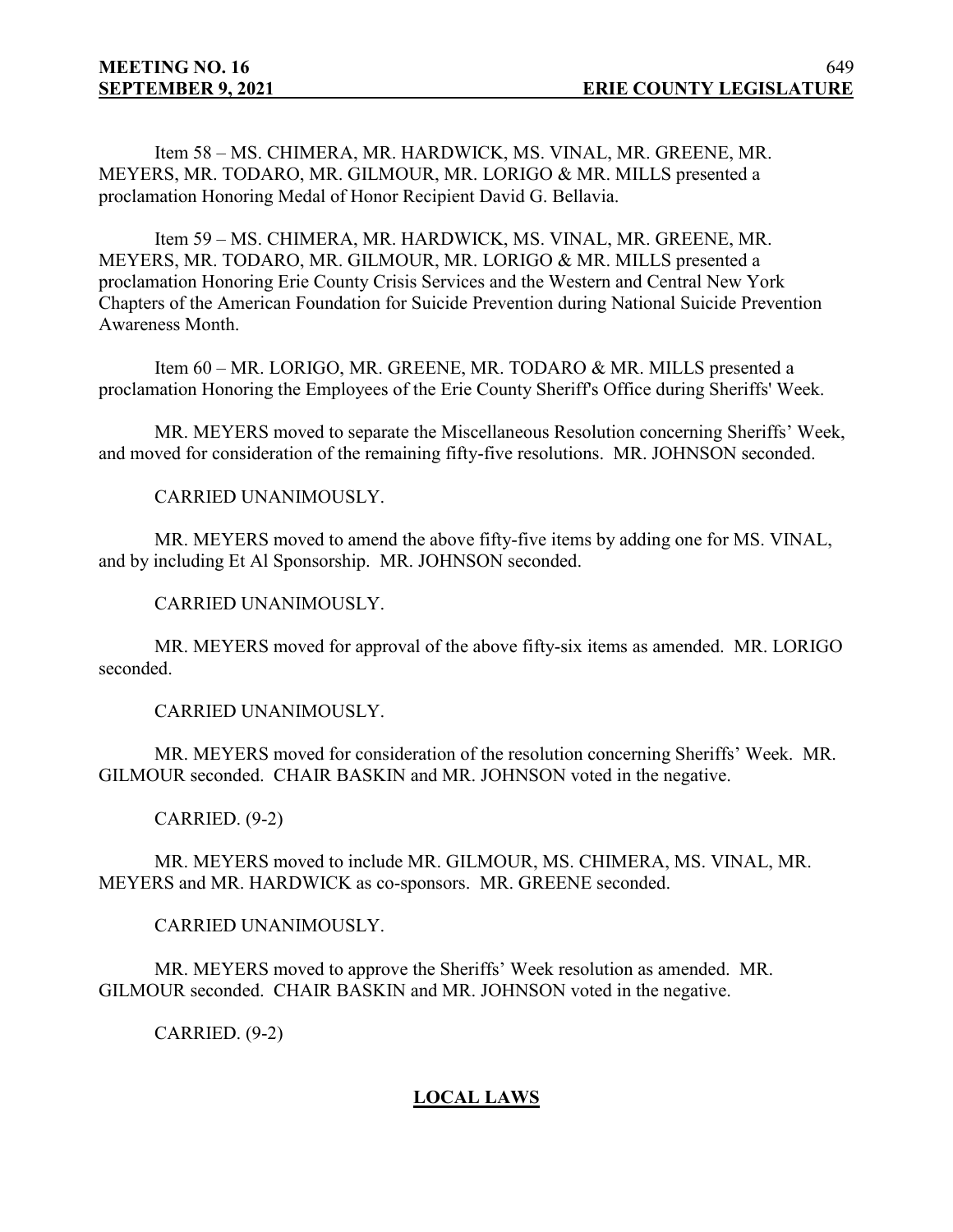Item 61 – CHAIR BASKIN directed that Local Law No. 1 (Print #1) 2020 remain on the table and in the PUBLIC SAFETY COMMITTEE.

GRANTED.

Item 62 – CHAIR BASKIN directed that Local Law No. 3 (Print #1) 2020 remain on the table and in the SMALL BUSINESS COMMITTEE.

GRANTED.

Item 63 – CHAIR BASKIN directed that Local Law No. 5 (Print #1) 2020 remain on the table and in the GOVERNMENT AFFAIRS COMMITTEE.

GRANTED.

Item 64 – CHAIR BASKIN directed that Local Law No. 8 (Print #1) 2020 remain on the table and in the GOVERNMENT AFFAIRS COMMITTEE.

#### GRANTED.

Item 65 – MR. LORIGO moved to take Local Law No. 1 (Print #1) 2021 from the table. MR. MILLS seconded. MS. VINAL voted in the negative.

CARRIED. (10-1)

## COUNTY OF ERIE LOCAL LAW INTRO. – NO. 1-1-2021  $LOCAL$   $LAW - NO. - 2021$

A Local Law authorizing twelve (12) and thirteen (13) year old licensed hunters to hunt deer with a firearm or crossbow during hunting season with the supervision of a licensed adult

SECTION 1. Legislative Intent

Historically, twelve (12) and thirteen (13) year old residents in New York have only been able to hunt deer, with a bow or small game with appropriate firearms. This rule has left New York as the only state to prohibit twelve (12) and thirteen (13) year old hunters from using firearms to hunt deer.

The 2021 New York State Budget includes legislation that would allow residents aged twelve (12) and thirteen (13) to hunt deer with a firearm or crossbow under the supervision of an experienced adult hunter, provided the county in which they are hunting has opted into the program pursuant to Environmental Conservation Law 11-0935.

Environmental Conservation Law (ENV) 11-0935 provides a pilot program for counties to allow young residents, aged twelve (12) and thirteen (13) years old, the opportunity to safely learn to hunt deer with firearms under adult supervision. It is the intent of this law to permit twelve (12) and thirteen (13) year old residents to hunt deer with firearms and crossbows, by opting into New York's new pilot program pursuant to Environmental Conservation Law 11-0935.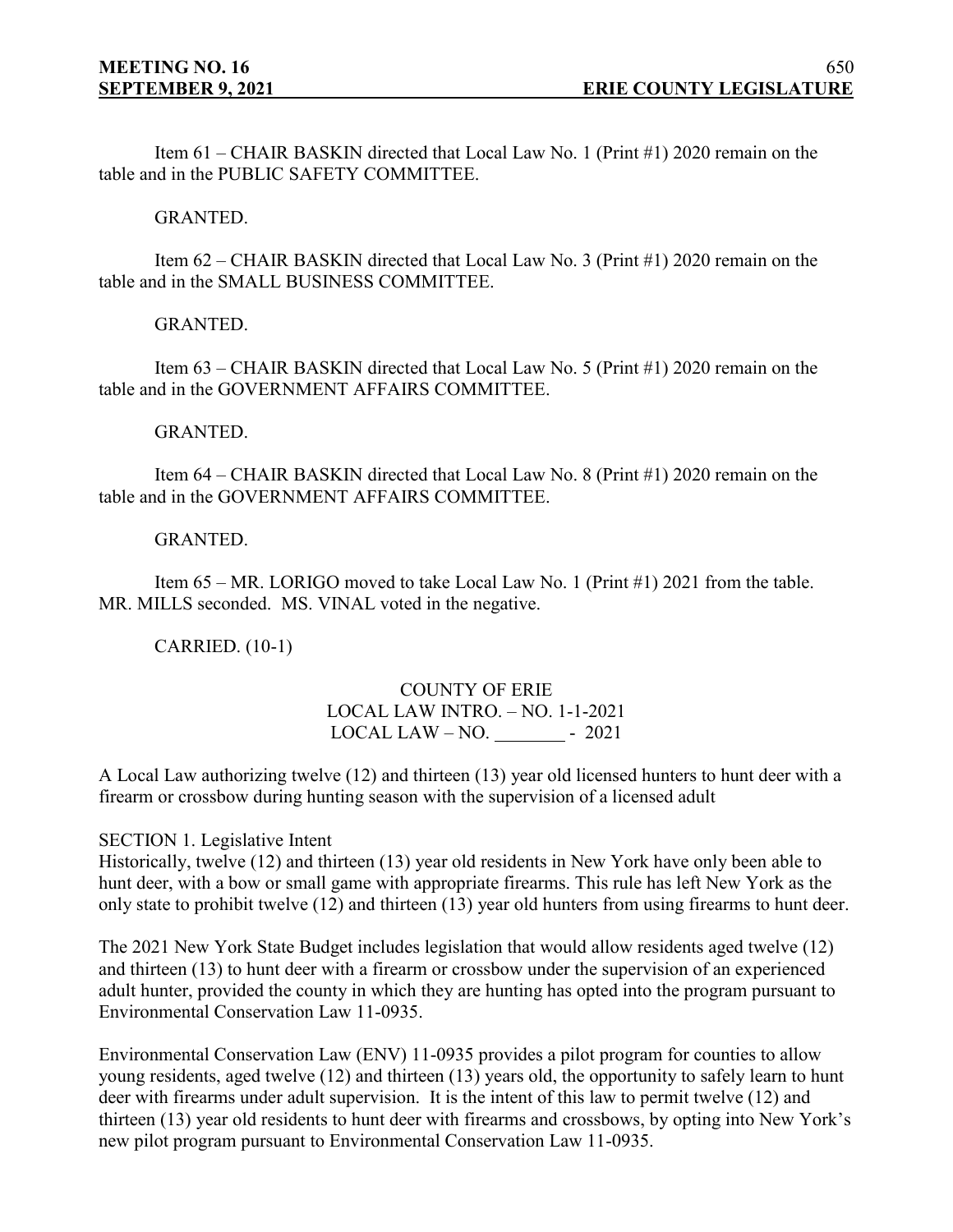Erie County is passing this local law as hunting is a valued tradition for many families, and this new opportunity allows experienced, adult hunters to introduce the value of hunting to the next generation. Furthermore, teaching young people safe, responsible, and ethical hunting practices will ensure a rewarding experience for the youth, while providing quality food to families and contributing to important deer management population control practices.

# SECTION 2. Pilot Program Authorization

Pursuant to Environmental Conservation Law, ECL 11-0935, Erie County elects to participate in the temporary program allowing young hunters, ages twelve (12) and thirteen (13), to hunt deer with a firearm, to include rifles, shotguns, and muzzle loaded firearms or crossbow through 2023.

# SECTION 3. State Requirements to Adhere Once Authorized

Per New York State requirements twelve (12) and thirteen (13) year old licensed hunters shall be allowed to hunt deer with the following requirements:

- Twelve (12) and thirteen (13) year old licensed hunters shall be under the supervision of a licensed adult hunter, aged 21 years or older, with a rifle, shotgun, or muzzle loading firearm in areas where, and during the hunting season in which, such firearms may be used; and
- Twelve (12) and thirteen (13) year old licensed hunters shall be allowed to hunt deer under the supervision of a licensed adult hunter, aged 21 years or older, with a crossbow during the times when other hunters may use crossbows; and
- Supervision of a licensed adult hunter, aged twenty-one (21) years or older, with at least three (3) years of experience who exercises dominion and control over the youth hunter at all times is required; and
- All licensed twelve (12) and thirteen (13) year old hunters as well as their adult supervisors shall be required to wear fluorescent orange or pink clothing while engaged in hunting to an extent and covering so designated pursuant to the law, rules, and regulations promulgated by the State of New York; and
- All licensed twelve (12) and thirteen (13) year old hunters shall remain at ground level while hunting deer with a crossbow, rifle, shotgun, or muzzleloader; and
- Notwithstanding any State or Federal Law to the contrary, this local law shall not authorize the hunting of bear by twelve (12) and thirteen (13) year old hunters with a firearm or crossbow.

# SECTION 4. Effective Date

This local law shall take effect immediately upon filing with the Secretary of State.

# SECTION 5. Severability

If any clause, sentence, paragraph, subdivision, section or part of this Local Law or the application thereof, to any person, individual, corporation, firm, partnership, entity or circumstance, shall be adjudged by any court of competent jurisdiction to be invalid or unconstitutional such order of judgment shall not affect, impair, or invalidate the remainder thereof, but shall be confined in its operation to the clause, sentence, paragraph, subdivision, section or part of this Local Law or in its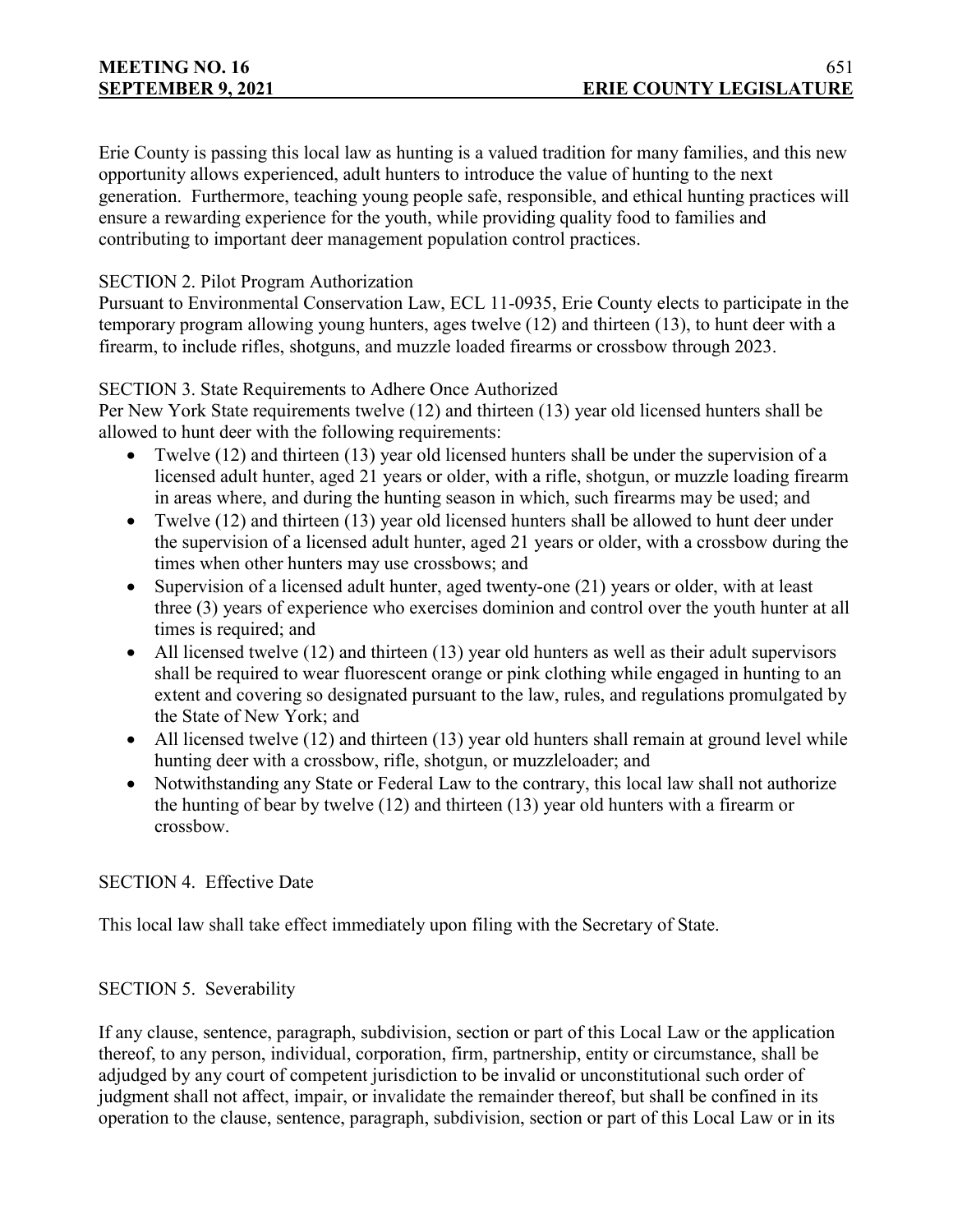application to the person, individual, corporation, firm, partnership, entity, or circumstance directly involved in the controversy in which such judgment or order shall be rendered.

Sponsors Legislator Todaro, Legislator Greene, Legislator Lorigo, Legislator Mills

MR. LORIGO moved to approve Local Law No. 1 (Print #1) 2021. MR. MILLS seconded.

CHAIR BASKIN directed that a roll-call vote be taken.

AYES: MR. GREENE, MR. LORIGO, MR. MILLS, MR. TODARO, MR. GILMOUR and MR. HARDWICK. NOES: CHAIR BASKIN, MS. CHIMERA, MR. JOHNSON, MR. MEYERS and MS. VINAL. (AYES: 6; NOES: 5)

CARRIED.

Item 66 – CHAIR BASKIN directed that Local Law No. 2 (Print #1) 2021 remain on the table and in the ECONOMIC & DEVELOPMENT and MINORITY & WOMEN OWNED BUSINESS COMMITTEES.

#### GRANTED.

Item 67 – CHAIR BASKIN directed that Local Law No. 3 (Print #1) 2021 remain on the table and in the HEALTH & HUMAN SERVICES COMMITTEE.

GRANTED.

# **COMMITTEE REPORTS**

None.

## **LEGISLATOR RESOLUTIONS**

Item 68 – CHAIR BASKIN directed that the following resolution be referred to the GOVERNMENT AFFAIRS COMMITTEE.

GRANTED.

INTRO. 16-1 from HARDWICK. Calling on NYS Gov. Andrew Cuomo to Resign from Office.

Item 69 – CHAIR BASKIN directed that the following resolution be referred to the HEALTH & HUMAN SERVICES COMMITTEE.

GRANTED.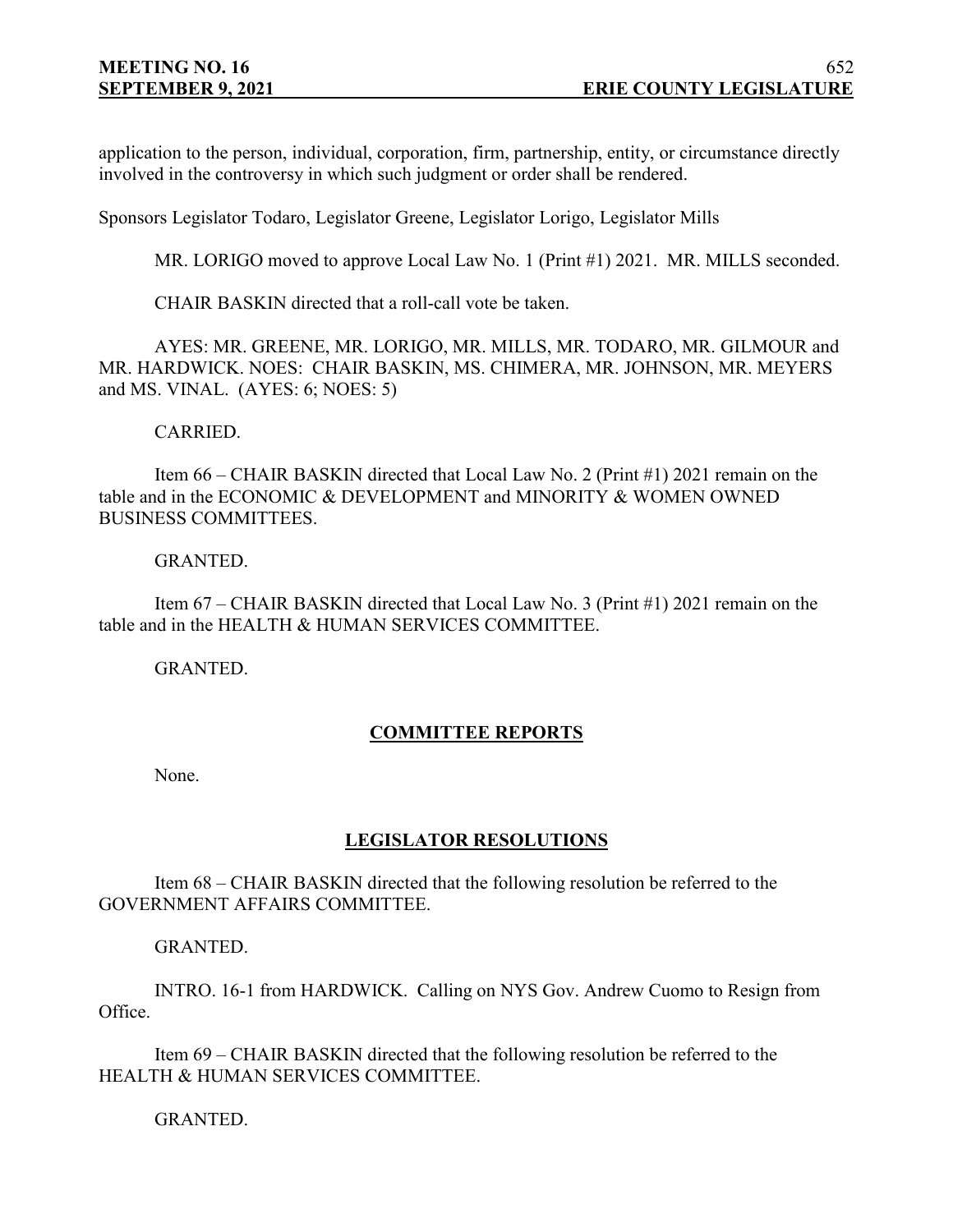INTRO. 16-2 from TODARO, GREENE & MILLS. Opposition to County-Wide Masking Mandate in Erie County Schools.

Item 70 – MR. MEYERS presented the following resolution and moved for immediate consideration and approval. MR. JOHNSON seconded.

CARRIED UNANIMOUSLY.

RESOLUTION NO. 151 RE: Selection of Firm to Conduct Annual Audit (INTRO. 16-3)

## **A RESOLUTION TO BE SUBMITTED BY LEGISLATORS BASKIN & MILLS**

WHEREAS, the contract for the audit of Erie County expires with the completion of the audit for the fiscal year ended December 31, 2020; and

WHEREAS, the Audit Committee for Erie County prepared and forwarded requests for proposal (RFP) to national and regional certified public accounting firms requesting proposals for the audits of the County for fiscal years 2021 through 2023, with an option to continue in year 2024 and 2025; and

WHEREAS, the winning proposal is as follows:

| For the Year Ended |                                      |              |
|--------------------|--------------------------------------|--------------|
| December 31        | <b>Audit of Financial Statements</b> | Single Audit |
| 2021               | \$81,400                             | \$45,000     |
| 2022               | \$82,100                             | \$45,500     |
| 2023               | \$82,800                             | \$46,000     |

Prices of a "Due Diligence" letter will vary from \$5,000 through \$12,500; and

WHEREAS, that the independent accountant will audit the state required reports of the Mental Health and Health Departments at a per-report cost as follows:

| For the Year Ended |               |                          |         |
|--------------------|---------------|--------------------------|---------|
| December 31        | Mental Health | <b>Health Department</b> | Other   |
| Departments        |               |                          |         |
| 2021               | \$4,650       | \$4,650                  | \$4,650 |
| 2022               | \$4,675       | \$4,675                  | \$4,675 |
| 2023               | \$4,700       | \$4,700                  | \$4,700 |

and

WHEREAS, the firm Drescher & Malecki LLP was the lowest responsible bidder; and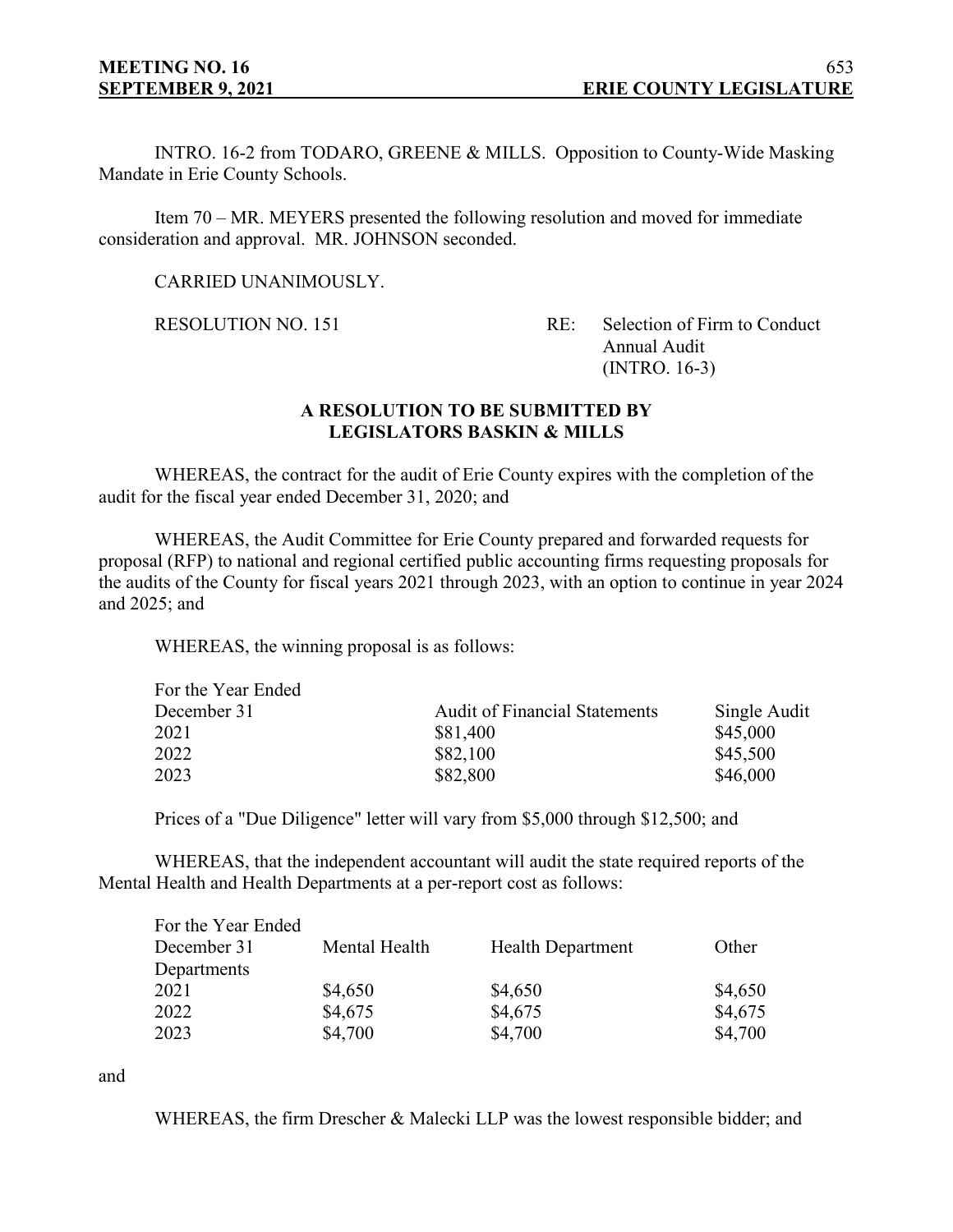WHEREAS, the response from Drescher & Malecki LLP complied with all aspects of the Audit Committee's RFP.

NOW, THEREFORE, BE IT

RESOLVED, that the County Executive is authorized to enter into a contract for the audit of Erie County's financial statements, to include the Federal Single Audit for fiscal years 2021 through 2023; and be it further

RESOLVED, that the contract for the audit of Erie County's financial statements shall be paid from the Comptroller's dues and fees account and will be negotiated to select the lowest possible cost for each audit each year; and be it further

RESOLVED, and that such fees will also apply in the event that New York State assigns special reporting requirements to other County Departments; and be it further

RESOLVED, that should the County wish to extend the contract through the years 2024 and 2025, the fees agreed are as follows:

| For the Year Ended December 31 | <b>Audit of Financial Statements</b> | Single Audit |
|--------------------------------|--------------------------------------|--------------|
| 2024                           | \$84,500                             | \$47,000     |
| 2025                           | \$86,000                             | \$48,000     |

Prices of a "Due Diligence" letter will vary from \$2,500 through \$12,500; and be it further

RESOLVED, that the independent accountant will audit the state required reports of the Mental Health and Health Departments at a per-report cost as follows:

| For the Year Ended |               |                          |         |
|--------------------|---------------|--------------------------|---------|
| December 31        | Mental Health | <b>Health Department</b> | Other   |
| Departments        |               |                          |         |
| 2024               | \$4,750       | \$4,750                  | \$4,750 |
| 2025               | \$4,800       | \$4,800                  | \$4,800 |

and be it further

RESOLVED that certified copies of this resolution be provided to the County Executive, Budget Director, Comptroller and County Attorney.

Item 71 – MR. MEYERS presented the following resolution and moved for immediate consideration and approval. MS. CHIMERA seconded.

CARRIED UNANIMOUSLY.

RESOLUTION NO. 152 RE: Support for the Stop Reading Challenge on International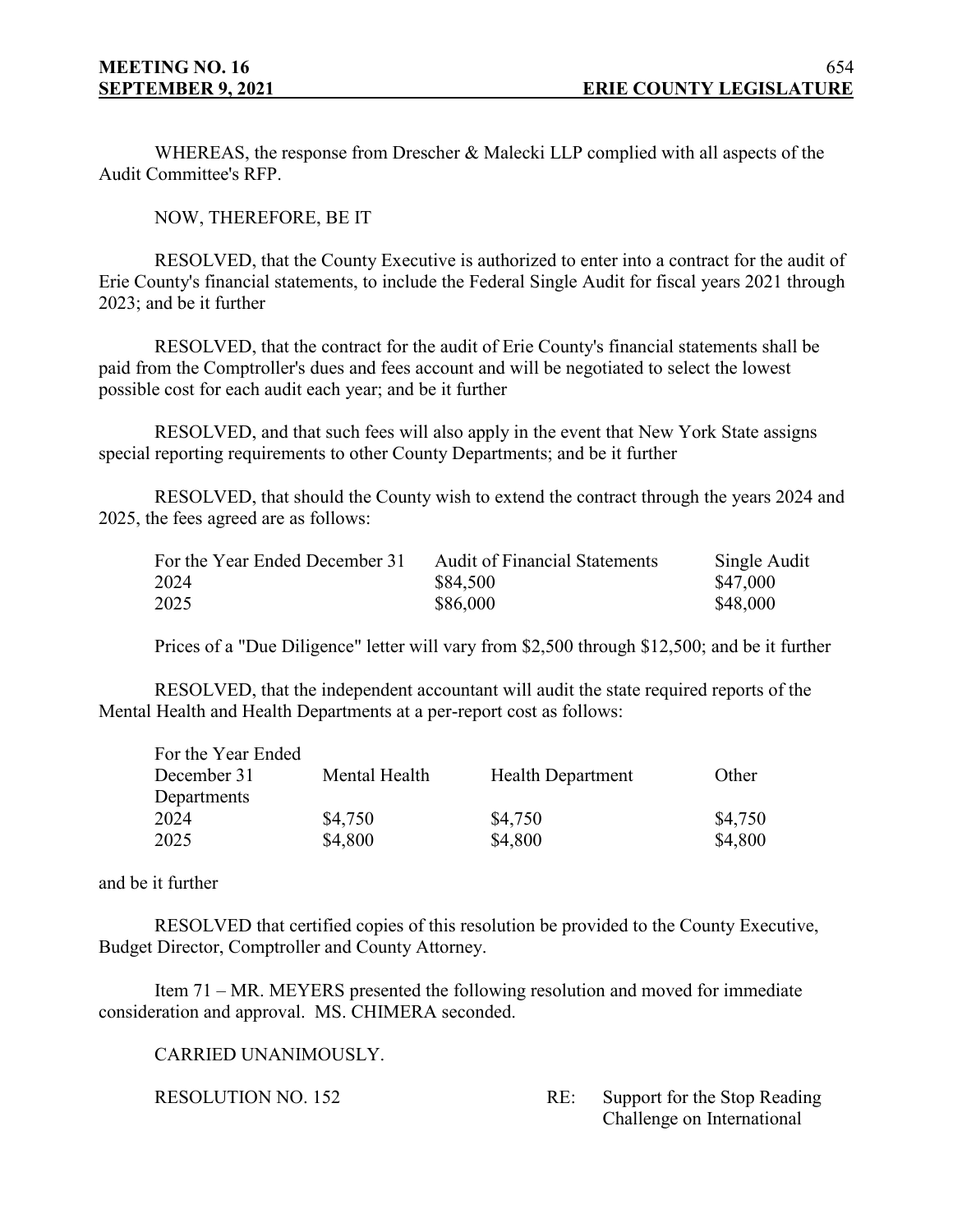Literacy Day (INTRO. 16-4)

## **A RESOLUTION TO BE SUBMITTED BY LEGISLATOR CHIMERA**

WHEREAS, New York State ranks 49th in the country for literacy, with 3.4 million New Yorkers lacking high school diplomas and/or have limited English language skills, and 25% of adults in New York State are considered 'low literate'; and

WHEREAS, poor literacy means that 22% of New Yorkers are at risk for unemployment, poverty, health issues and incarceration; and

WHEREAS, September 8, 2021 is International Literacy Day, and on that day, literacy and reading organizations across the country, as well as Literacy New York and Literacy Buffalo Niagara, are working to bring attention and support to adult literacy issues; and

WHEREAS, as part of that day, and in order to draw attention to the high rates of illiteracy in our community and state, and the need for assistance to help people learn to read, Literacy Buffalo-Niagara is issuing the "Stop Reading Challenge" for September 8, 2021; and

WHEREAS, on September 8th, people are challenged and urged to try to go for 5 minutes without reading anything such as computer screens, phones, televisions, signs, posters, books, newspapers – nothing"; if a person fails to make it for 5 minutes without reading, Literacy Buffalo-Niagara encourages the person to donate \$5, and/or challenge a friend, colleague, co-worker, neighbor to try it themselves; and

WHEREAS, the Stop Reading Challenge reveals the simple fact that life literally requires reading, and people who cannot read or have literacy challenges face greater and larger problems getting through daily life.

NOW, THEREFORE, BE IT

RESOLVED, that the Erie County Legislature expresses its support for the work of Literacy Buffalo-Niagara and its volunteers in its earnest efforts to improve reading skills and the literacy of Western New Yorkers; and be it further

RESOLVED, that this Honorable Body expresses its support for the Stop Reading Challenge, and urges all people to participate in the challenge on International Literacy Day on September 8, 2021, or any date after that, and to consider supporting literacy efforts; and be it further

RESOLVED, that certified copies of this resolution be transmitted to Literacy Buffalo-Niagara, and to the Buffalo and Erie County Public Library system.

Item 72 – MR. MEYERS presented the following resolution and moved for immediate consideration and approval. MR. JOHNSON seconded.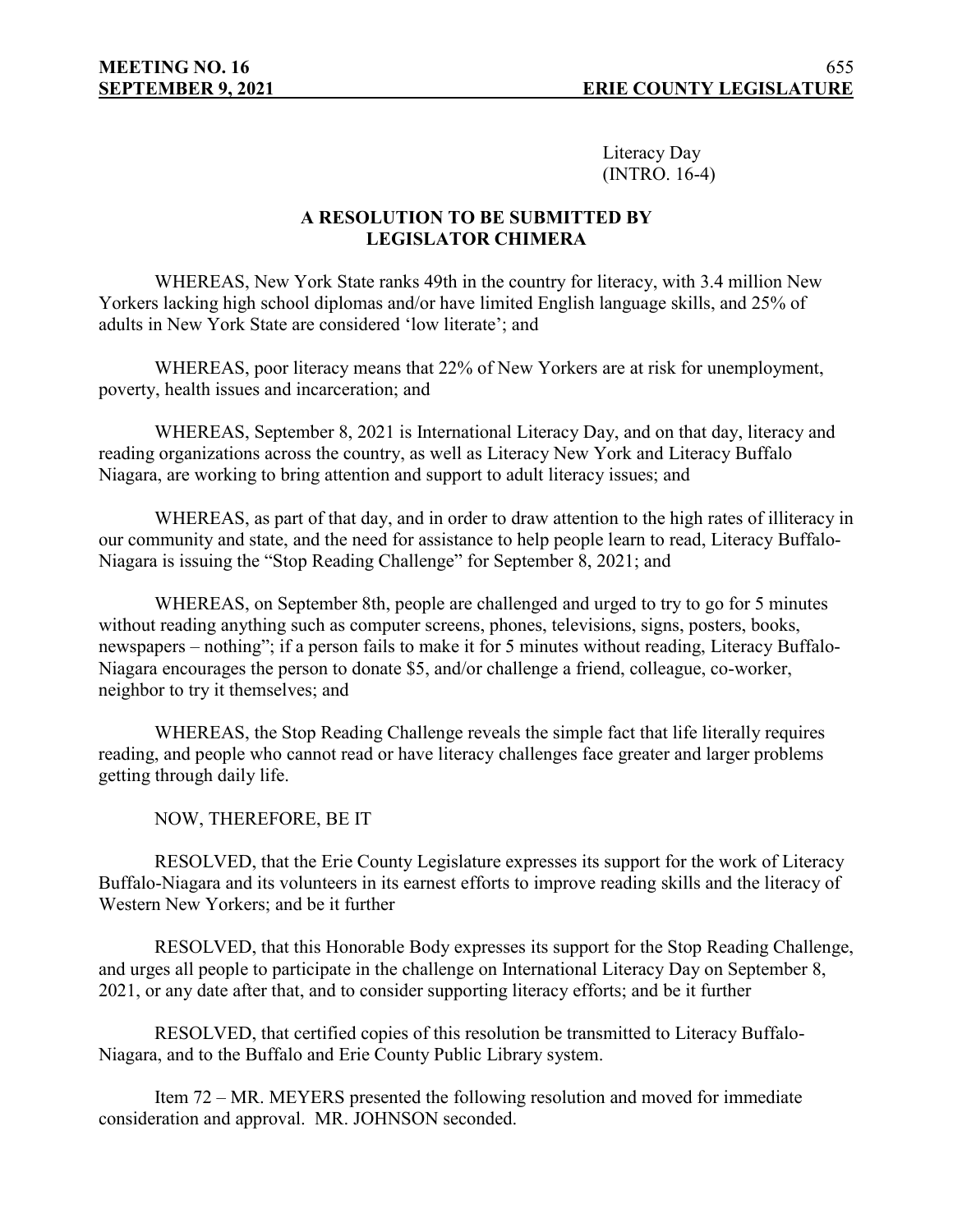CARRIED UNANIMOUSLY.

RESOLUTION NO. 153 RE: Appropriation of 2021 Public Benefit Funding (INTRO. 16-5)

## **A RESOLUTION TO BE SUBMITTED BY LEGISLATOR GREENE**

WHEREAS, in the adopted 2021 Erie County Budget, the Legislature established an account called the Community Organization Relief Fund in the Community/Neighborhood Development Fund Center and appropriated \$300,000 into that account for the benefit of community organizations; and

WHEREAS, the Lou Gehrig Youth Baseball organization is a valuable contributor to our community and is seeking funding to conduct a renovation of their baseball field's safety netting, which needs replacement; and

WHEREAS, it is this honorable body's desire to provide funding the Lou Gehrig Youth Baseball organization for the purpose of replacing the netting for their facility.

NOW, THEREFORE, BE IT

RESOLVED, that the Erie County Legislature appropriated \$25,000 from the Community Organization Relief Fund in the Community/Neighborhood Development Fund Center (Fund Center: 1332021, Account: 516320) to the Lou Gehrig Youth Baseball and Softball organization; and be it further

RESOLVED, that certified copies of this resolution be forwarded to the Director of Budget & Management, the Commissioner of Environment & Planning, the Erie County Comptroller, Mr. Michael Minnuto who is the Chairman of the Lou Gehrig Youth Baseball and Softball organization, and any other party deemed necessary and proper.

Item 73 – CHAIR BASKIN directed that the following resolution be referred to the ENERGY & ENVIRONMENT COMMITTEE.

#### GRANTED.

INTRO. 16-6 from MILLS, LORIGO, GREENE & TODARO. Support for a Full Cost-Benefit Analysis of the Technical & Economic Feasibility of Renewable Energy Systems in NY.

## **COMMUNICATIONS DISCHARGED FROM COMMITTEE**

None.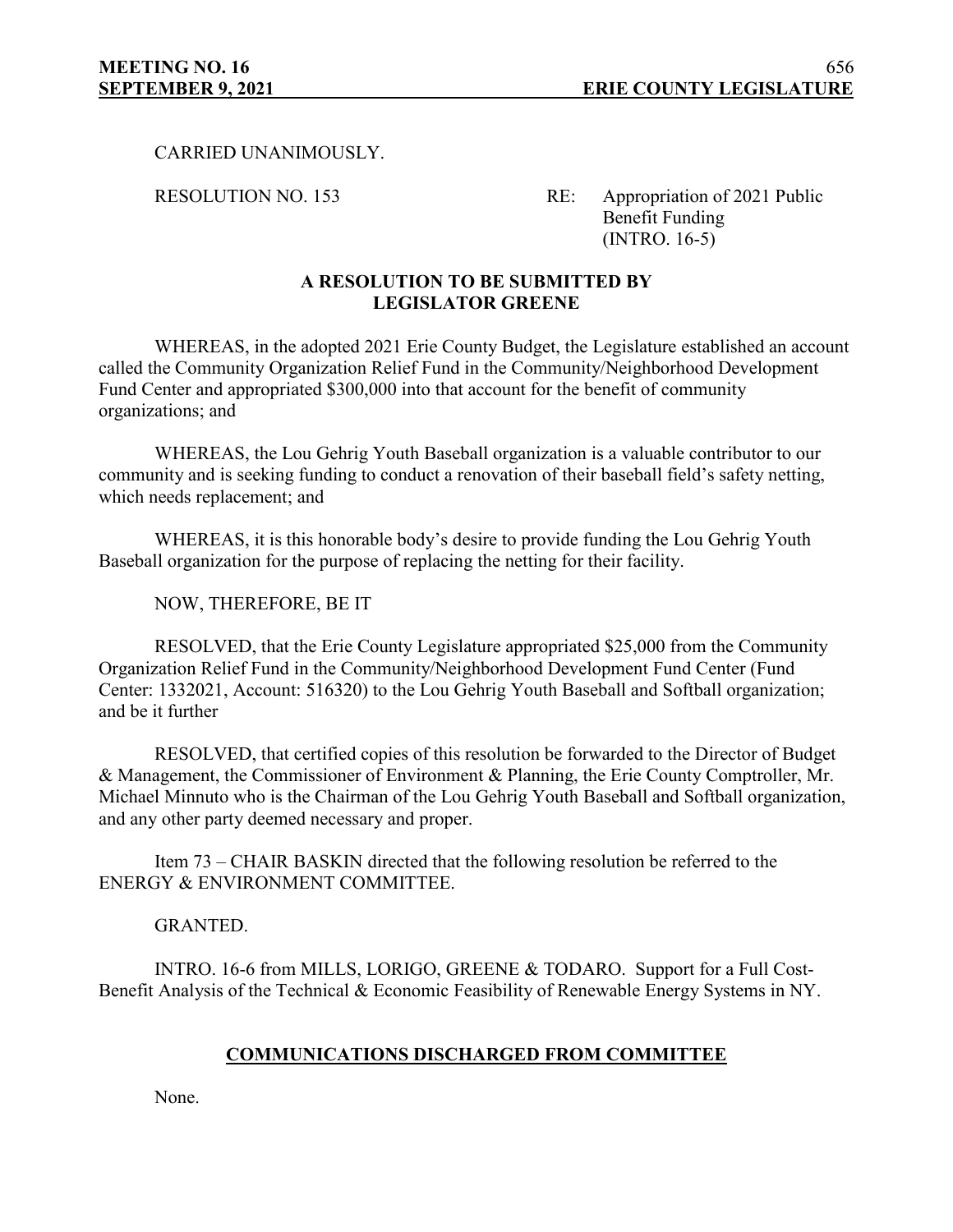## **SUSPENSION OF THE RULES**

Item 74 - MR. MEYERS moved for a Suspension of the Rules to include an item not on the agenda.

GRANTED.

COMM. 16E-50 from MEYERS Re: Majority Leader Designee to the EC Advisory Committee on Reapportionment

Received, filed and printed.

September 8, 2021

Robert M. Graber, Clerk Erie County Legislature 92 Franklin Street, Fourth Floor Buffalo, New York 14202

> Re: Majority Leader Designee to the Erie County Advisory Committee on Reapportionment

Dear Clerk Graber:

Pursuant to Section 210 of the Erie County Charter, I hereby appoint William F. Schmid, Jr. of 101 Reo Avenue, Cheektowaga, NY 14211 to serve as the Majority Leader's designee to the Erie County Advisory Committee on Reapportionment. Mr. Schmid will serve in my place as my designee.

Thank you for your assistance and courtesies.

Sincerely,

## Timothy J. Meyers Majority Leader

Item 75 - MR. MEYERS moved for a Suspension of the Rules to include an item not on the agenda.

GRANTED.

COMM. 16E-51 from LORIGO Re: Replacement of Minority Leader Appointment to the EC Advisory Committee on Reapportionment

Received, filed and printed.

September 9, 2021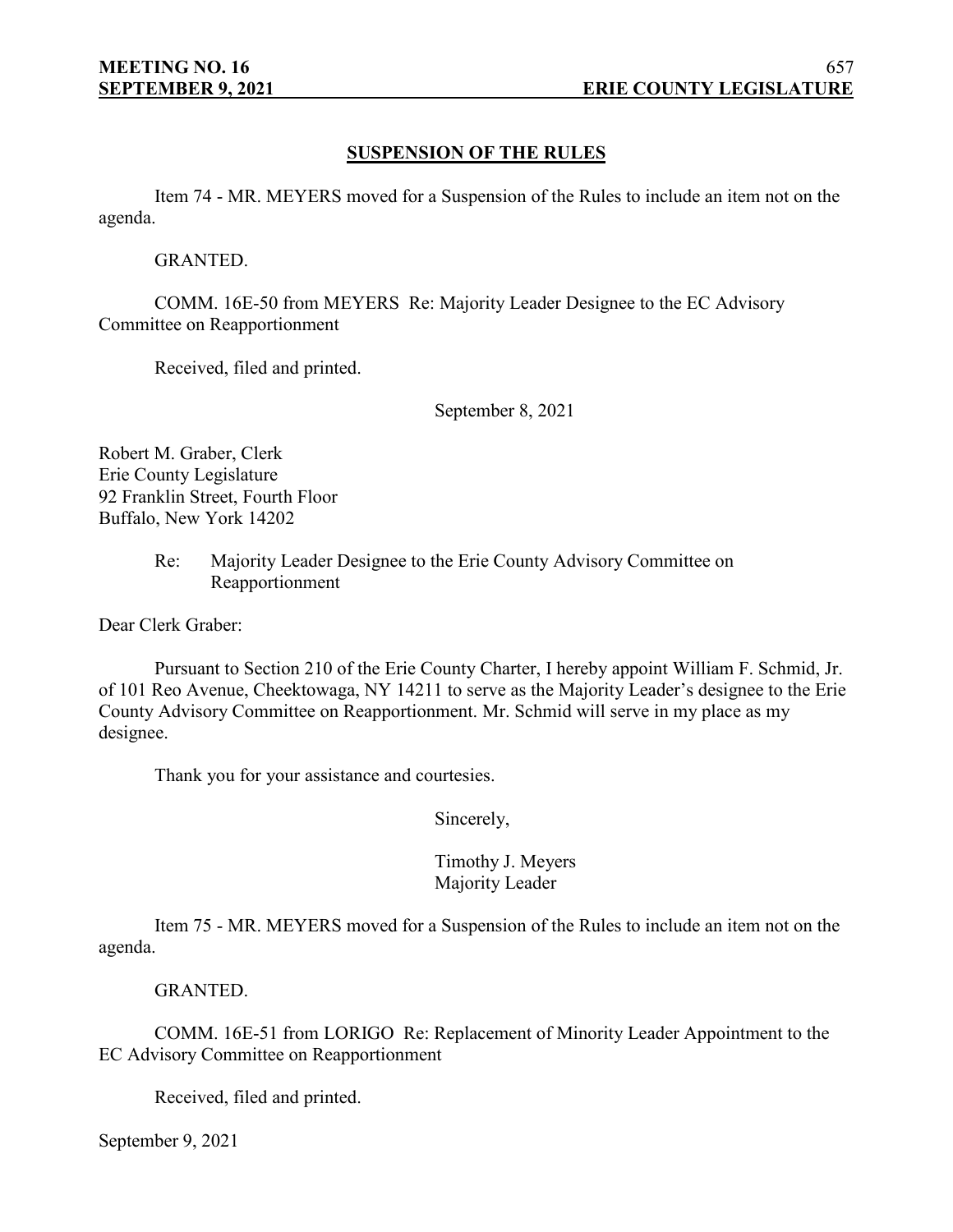Hon Robert M. Graber, Clerk Erie County Legislature 92 Franklin Street, 4th Floor Buffalo, New York 14202

> Re: Replacement of Minority Leader Appointment to the Erie County Advisory Committee on Reapportionment

Dear Clerk Graber:

Pursuant to Article 2, Section 210 of the Erie County Charter, the Minority Leader is required to appoint five members of the Advisory Committee on Reapportionment. Due to an unforeseen conflict my appointee, Raymond Walter, needed to resign from his appointment. To fill Mr. Walter's vacancy, I hereby appoint the following individual to the Advisory committee:

> Michael Charles Cimasi, Esq. 66 Park Circle Amherst, New York 14226

Mr. Cimasi's resume is appended to this letter, I appreciate your time and attention in this matter.

Sincerely,

Hon. Joseph C. Lorigo Erie County Legislature Minority Leader District 10 Legislator

Item 76 - MR. MEYERS moved for a Suspension of the Rules to include an item not on the agenda.

GRANTED.

COMM. 16M-22 from WNY LAW CENTER Re: Letter to Legislature Requesting Meeting to Present Homeowners Tax Assistance Program

Received and referred to the GOVERNMENT AFFAIRS COMMITTEE.

# **COMMUNICATIONS FROM ELECTED OFFICIALS**

## FROM THE COMPTROLLER

Item 77 – (COMM. 16E-1) SUNY Erie Chargebacks

Received and referred to the COMMUNITY ENRICHMENT COMMITTEE.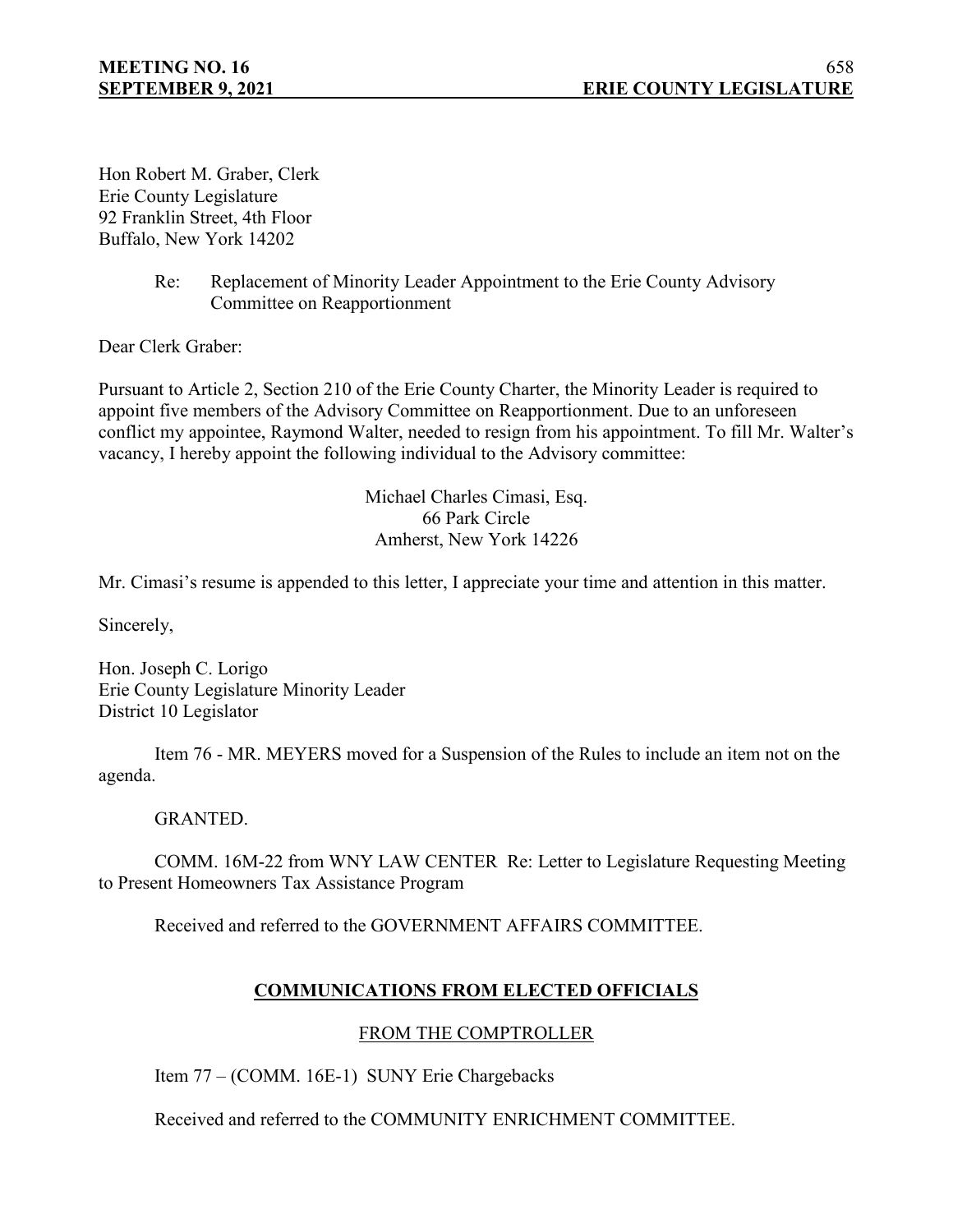Item 78 – (COMM. 16E-2) Interim Financial Report for Second Quarter of 2021

Received and referred to the FINANCE & MANAGEMENT COMMITTEE.

#### FROM THE COUNTY EXECUTIVE

Item 79 – (COMM. 16E-3) Appointments to the Disaster Preparedness Advisory Board

Received and referred to the PUBLIC SAFETY COMMITTEE.

Item 80 – (COMM. 16E-4) Re-Appointment to the Mental Hygiene Community Services Board

Item 81 – (COMM. 16E-5) Appointments to the Mental Hygiene Community Services Board

The above two items were received and referred to the HEALTH & HUMAN SERVICES COMMITTEE.

Item 82 – (COMM. 16E-6) Re-Appointment to the Buffalo & EC Public Library Board of **Directors** 

Received and referred to the COMMUNITY ENRICHMENT COMMITTEE.

#### FROM THE COMPTROLLER

Item 83 – (COMM. 16E-7) Sales Tax Receipts for First Half of 2021

Received and referred to the FINANCE & MANAGEMENT COMMITTEE.

Item 84 – (COMM. 16E-8) Letter to Parks Commissioner Regarding Public Access to Park Amenities

Received and referred to the ENERGY & ENVIRONMENT COMMITTEE.

## FROM THE COUNTY EXECUTIVE

Item 85 – (COMM. 16E-9) Appointment to the Board of Health

Received and referred to the HEALTH & HUMAN SERVICES COMMITTEE.

#### FROM THE SHERIFF

Item 86 – (COMM. 16E-10) Acceptance of NYS Canal Corporation Marine Patrol Grant

Item 87 – (COMM. 16E-11) Acceptance of 2021 Livescan Equipment Grant Program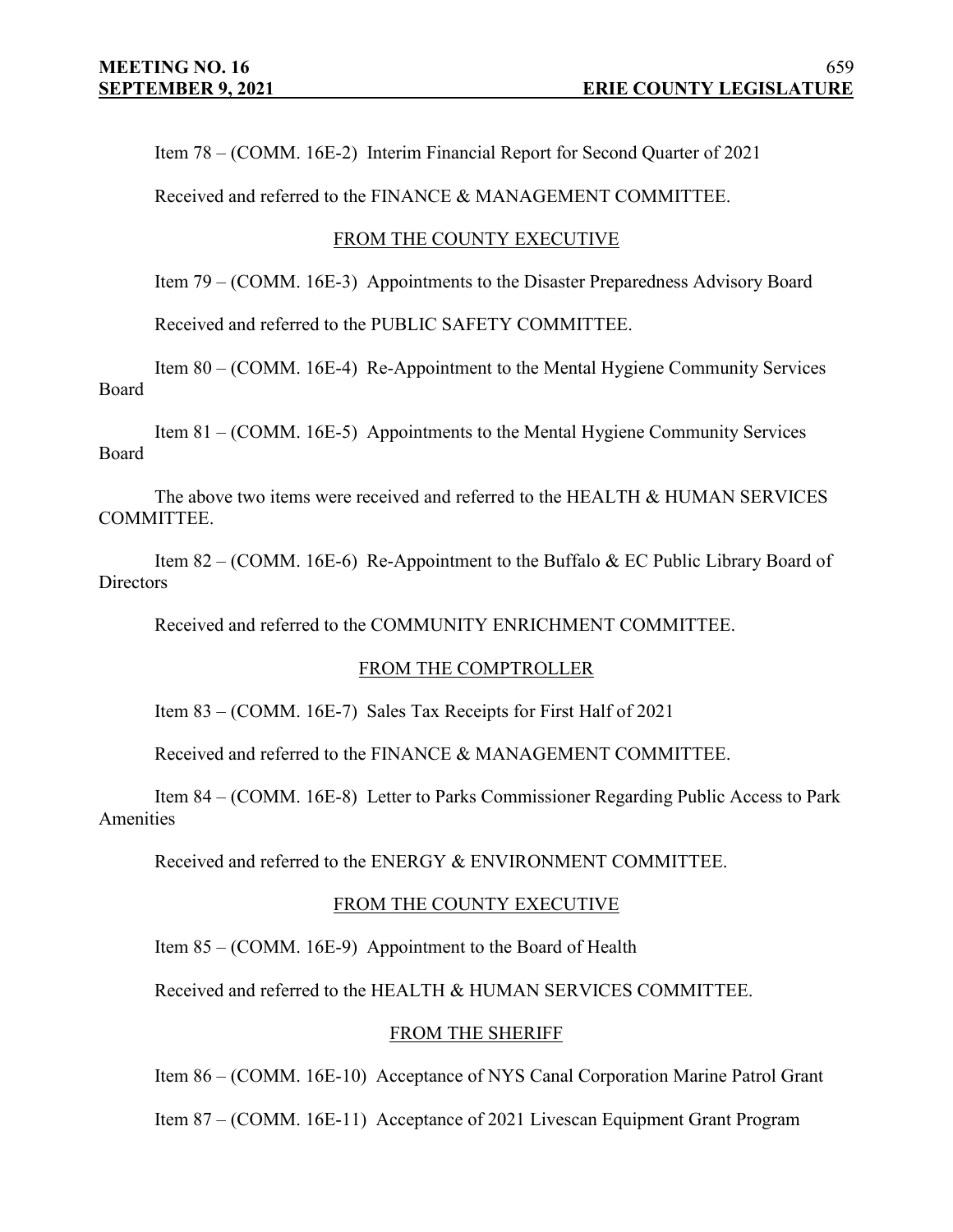The above two items were received and referred to the PUBLIC SAFETY COMMITTEE.

#### FROM THE COUNTY EXECUTIVE

Item 88 – (COMM. 16E-12) Re-Appointments to the Disaster Preparedness Advisory Board

Received and referred to the PUBLIC SAFETY COMMITTEE.

Item 89 – (COMM. 16E-13) Notification of Appointment of Commissioner of Environment & Planning

Received and referred to the ENERGY & ENVIRONMENT COMMITTEE.

#### FROM THE COMPTROLLER

Item 90 – (COMM. 16E-14) NYSDoT Single Audit Report for Year Ended 12/31/2020

Item 91 – (COMM. 16E-15) EC Federal Financial Assistance Audit Report for Year Ended 12/31/2020

The above two items were received and referred to the FINANCE & MANAGEMENT COMMITTEE.

## FROM THE SHERIFF

Item 92 – (COMM. 16E-16) Public Safety Agreements and Creation of New Positions

Received and referred to the PUBLIC SAFETY COMMITTEE.

## FROM LEGISLATOR HARDWICK

Item 93 – (COMM. 16E-17) Letter to BoE Commissioners Concerning Board of Election Employee

Received and referred to the GOVERNMENT AFFAIRS COMMITTEE.

## FROM LEGISLATOR LORIGO

Item 94 – (COMM. 16E-18) Letter to BoE Commissioners Concerning Board of Election Employee

Received and referred to the GOVERNMENT AFFAIRS COMMITTEE.

#### FROM THE COUNTY EXECUTIVE

Item 95 – MR. MEYERS presented the following resolution and moved for immediate consideration and approval. MR. JOHNSON seconded.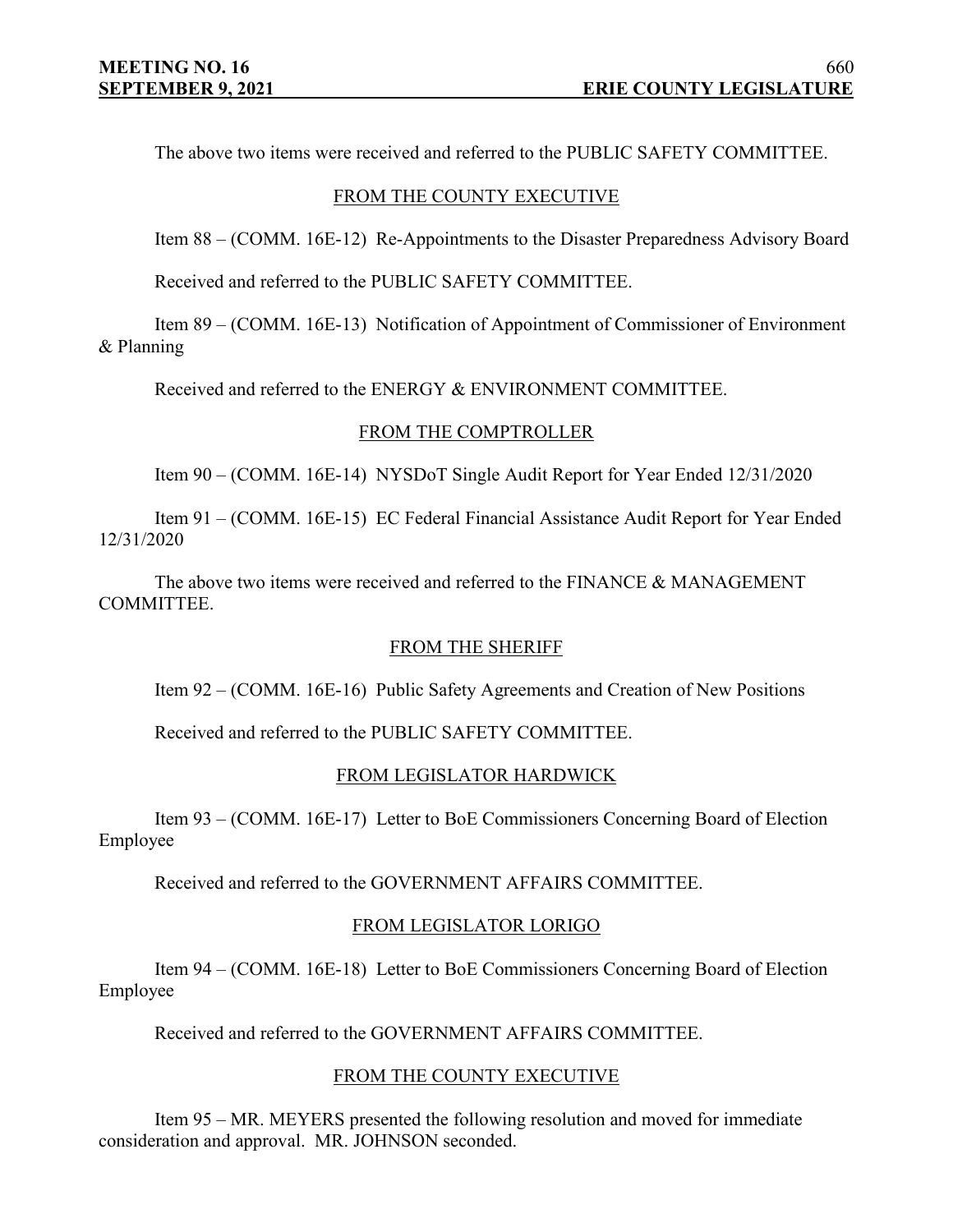CARRIED UNANIMOUSLY.

RESOLUTION NO. 154 RE: Levy of the 2021-2022 School Tax **Budgets** (COMM. 16E-19)

WHEREAS, the several non-city school districts lying within the County of Erie have adopted their school budgets for the current school year, determined the amount thereof to be raised by real property tax and will have fixed their school tax rates, said budgets, amounts and rates to be certified to and filed with the Real Property Tax Services Department of Erie County, no later than August 10, 2021; and

WHEREAS, the Director for said Real Property Tax Services Department will spread and extend said school tax amounts, at the school tax rates certified to him, against the taxable real property appearing on the respective school assessment rolls.

NOW, THEREFORE, BE IT

RESOLVED, that there is hereby levied and assessed upon the taxable real property appearing on the school assessment rolls for the respective school districts the amounts to be raised by school taxes, as spread and extended by the Director of the Real Property Tax Services Department, which amounts shall be collected from the persons and corporations liable therefore in accordance with and pursuant to the provisions of the statutes in such cases made and provided; and be it further

RESOLVED, that the Chairman and the Clerk of the Legislature are hereby directed to execute in the name and under the seal of the County of Erie, and to annex to the respective school district tax rolls as they are compiled by the Director of the Real Property Tax Services Department, a good and sufficient warrant, addressed to the proper tax collecting officials, commanding them to collect such school district taxes in accordance with applicable law; and be it further

RESOLVED, that the Director of the Real Property Tax Services Department is hereby directed to deliver such school district tax rolls and warrants to such tax collecting officials to be acted upon in accordance with applicable law; and be it further

RESOLVED, that each and every act of the Director for the Real Property Tax Services Department in connection with the foregoing is hereby ratified and confirmed; and be it further

RESOLVED, The Clerk of the Legislature is hereby directed to cause such non-city school district budgets, tax rates and resolutions to be printed in the journal of the proceedings of the Legislature; and be it further

RESOLVED that certified copies of this resolution be forwarded to the County Executive, County Attorney, County Comptroller, Director of Budget and Management, and Director of Real Property Tax Services.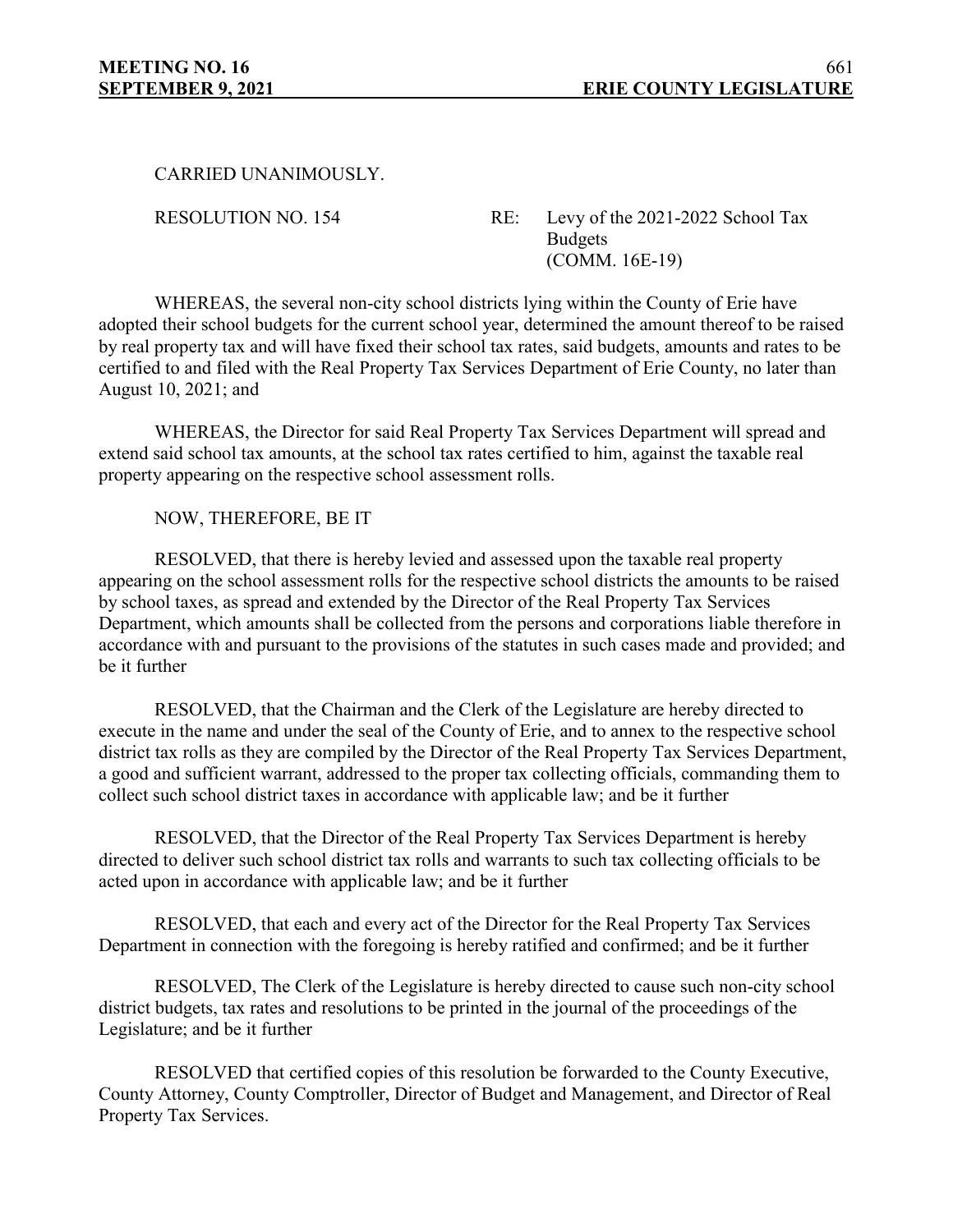Item 96 – MR. MEYERS presented the following resolution and moved for immediate consideration and approval. MR. JOHNSON seconded.

CARRIED UNANIMOUSLY.

RESOLUTION NO. 155 RE: BENLIC Preemptive Bid Powers & Subsequent Repayment Agreement for EC in Rem 169 Sale (COMM. 16E-20)

WHEREAS, it is the mission of BENLIC to confront and alleviate the problems distressed properties cause to communities by supporting municipal and regional revitalization efforts and strategically acquiring, improving, assembling, and selling distressed, vacant, abandoned, and/or taxdelinquent properties; and

WHEREAS, section 1616(i) of the New York Not-for-Profit Corporation Law provides that New York Land banks, including BENLIC, may tender a pre-emptive bid at In Rem tax sales in an amount equal to the total amount of all municipal claims and liens which were the basis for the judgment and in the event of such tender by a land bank, the property shall be deemed sold to the land bank regardless of any bids by any other third parties; and

WHEREAS, the bid of the land bank shall be paid as to its form, substance, and timing according to such agreement as is mutually acceptable to the plaintiff and the land bank wherein the obligation of the land bank to perform in accordance with such agreement shall be deemed to be in full satisfaction of the municipal claim which was the basis for the judgment; and

WHEREAS, it is anticipated that BENLIC will exercise its pre-emptive bid powers at the upcoming County In Rem 169 tax sale; and

WHEREAS, agreements between the County and BENLIC are necessary to outline the obligations of the Land Bank and the expected repayment, if any, of the County taxes which were the basis for the judgment.

NOW, THEREFORE, BE IT

RESOLVED, that the Erie County Legislature accepts and agrees to the Buffalo Erie Niagara Land Improvement Corporation's (BENLIC's) Property Tax and Maintenance & Foreclosure Cost Recapture Policy for In Rem 169 tax sale adopted by BENLIC on June 17, 2021, which outlines the obligations of the Land Bank and the expected repayment, if any, of the County taxes which were the basis for the judgment and that the County Director of Real Property Tax Services is hereby authorized to enter into agreements with BENLIC as may be necessary; and be it further

RESOLVED, that to the extent that such agreement results in the repayment of County taxes in the amount less than the amount of County taxes which were the basis for the judgment, pursuant to Section 12-1.0 of the Erie County Tax Act, the Erie County Legislature authorizes the cancellation of such past due real property taxes and further authorizes the Department of Real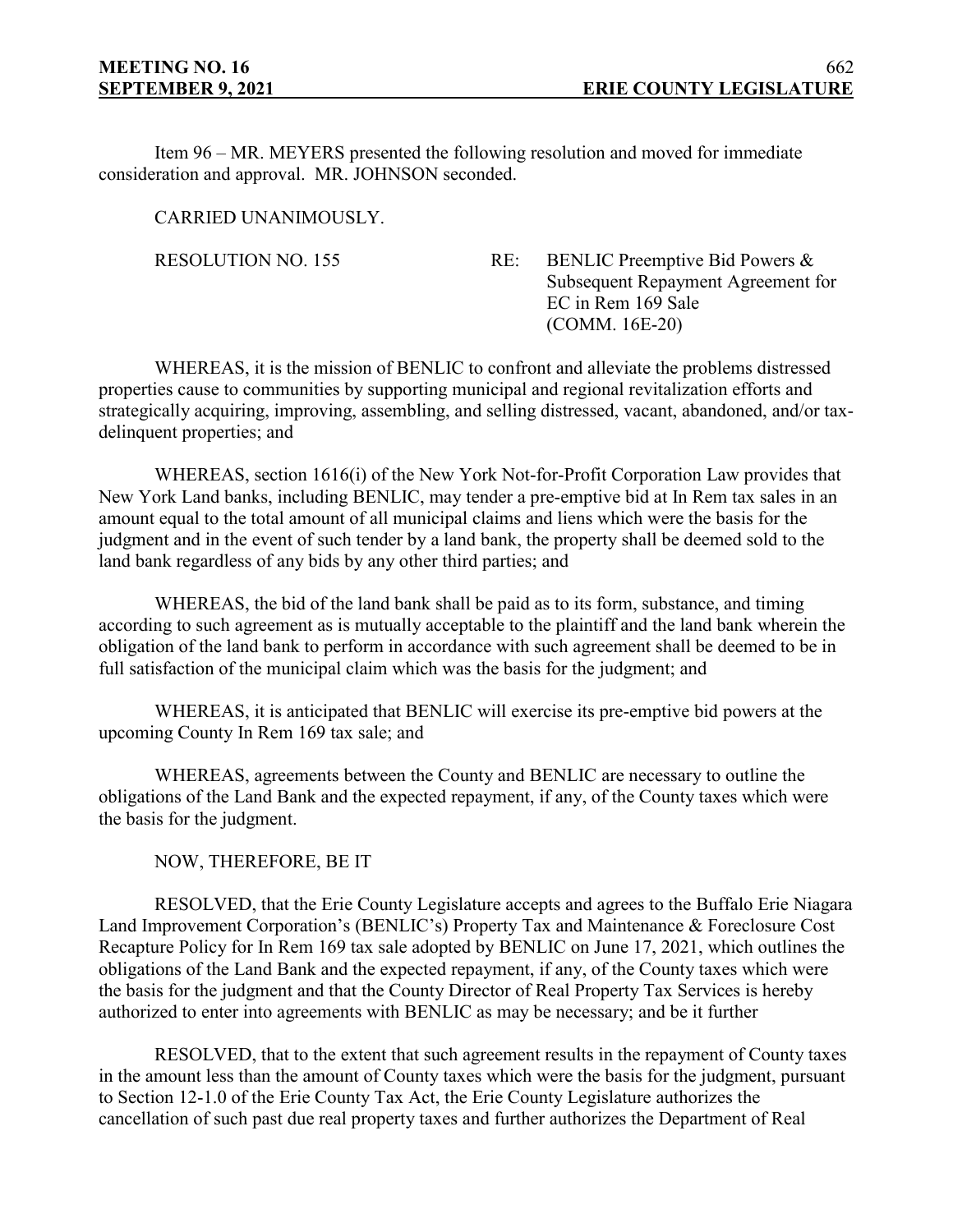Property Tax Services to take all steps necessary to effectuate the cancellation of said taxes; and be it further

RESOLVED, that certified copies of this resolution be forwarded to the County Executive, Erie County Comptroller, County Attorney, Department of Real Property Tax Services, and the Buffalo Erie Niagara Land Improvement Corporation.

Item 97 – (COMM. 16E-21) ECSD Nos. 1-6 & 8 - User Charges - 2022

Item 98– (COMM. 16E-22) ECSD No. 3 - Engineering Term Contract Agreement

Item 99 – (COMM. 16E-23) ECSD No. 8 - Engineering Term Contract Agreement

Item 100 – (COMM. 16E-24) ECSD Nos. 1 & 4 - Engineering Agreement Dated 1/21/2021

Item 101 – (COMM. 16E-25) ECSD No. 4 - Engineer Term Contract Agreement

Item 102 – (COMM. 16E-26) ECSD No. 1 - Engineering Term Contract Agreement

Item 103 – (COMM. 16E-27) ECSD No. 4 - Contract No. 54

Item 104 – (COMM. 16E-28) Notice of Public Hearing - ECSD 2021 Assessment Rolls (2022 Levy)

Item 105 – (COMM. 16E-29) Amendment to Household Hazardous Waste Facility Implementation Program - COMM. 21E-26 (2019)

The above nine items were received and referred to the ENERGY & ENVIRONMENT COMMITTEE.

Item 106 – (COMM. 16E-30) PILOT Agreement - Princeton Court Project, Town of Amherst

Item 107 – (COMM. 16E-31) PILOT Agreement - Brewster Mews Project, Town of Amherst

Item 108 – (COMM. 16E-32) PILOT Agreement - Parkside Homes Project, Town of Amherst

Item 109 – (COMM. 16E-33) PILOT Agreement - Oxford Village Project, Town of Amherst

The above four items were received and referred to the ECONOMIC DEVELOPMENT COMMITTEE.

Item 110 – (COMM. 16E-34) 2021 Justice Assistance Grant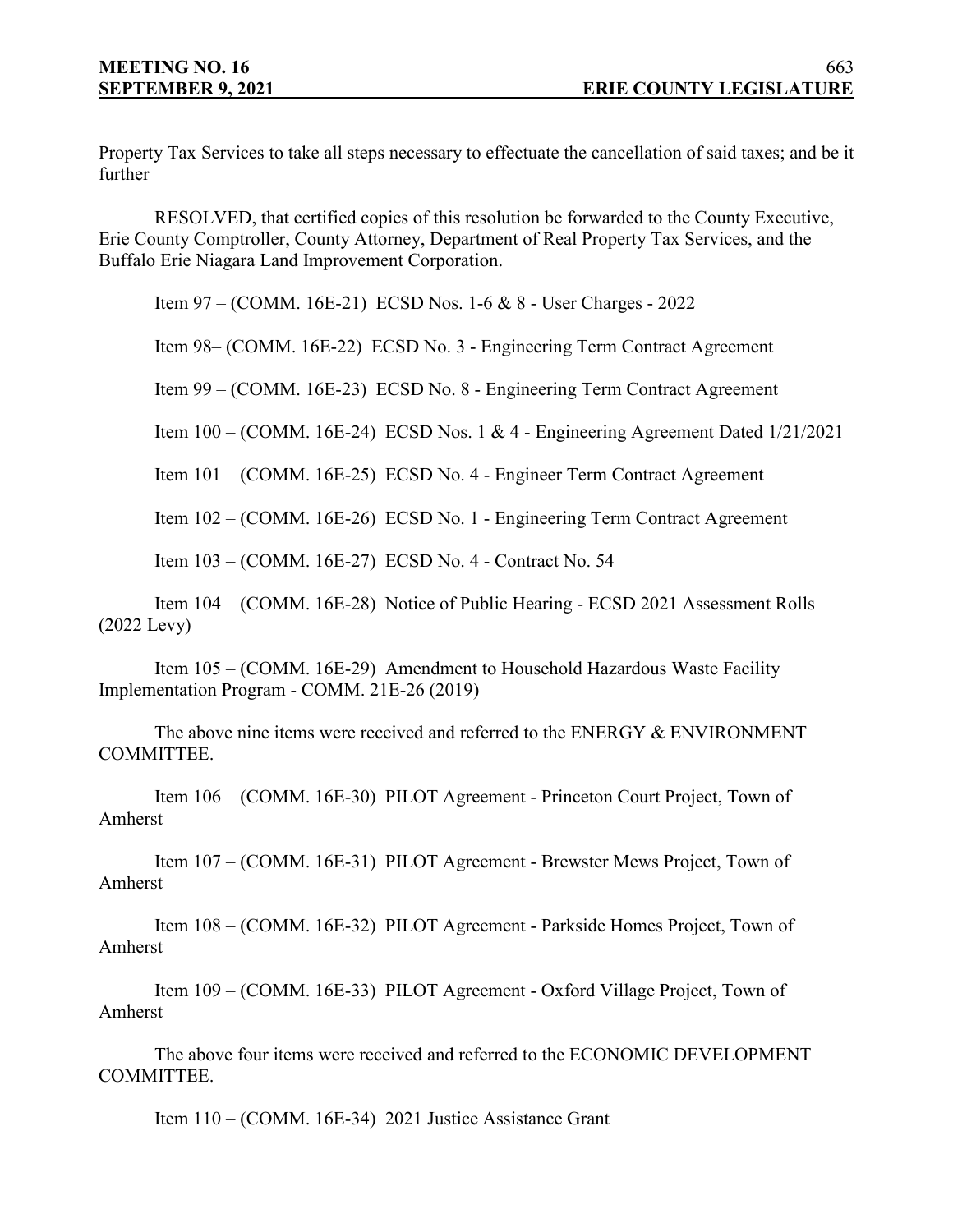Item 111 – (COMM. 16E-35) Transfer of Central Police Services Laboratory Vehicle

Item 112 – (COMM. 16E-36) Acceptance of FY 20-21 Public Safety Answering Point Operations Grant

The above three items were received and referred to the PUBLIC SAFETY COMMITTEE.

Item 113 – (COMM. 16E-37) Authorization for SUNY Erie to Continue Utilizing Starfish Software Contract via EAB Global

Item 114 – (COMM. 16E-38) Lease Agreement Between SUNY Erie & Key Bank

The above two items were received and referred to the COMMUNITY ENRICHMENT COMMITTEE.

Item 115 – (COMM. 16E-39) Adjustment for State Aid - Snowmobile Development 2020- 2021

Received and referred to the ENERGY & ENVIRONMENT COMMITTEE.

Item 116 – (COMM. 16E-40) Authorization to Contract w/Envision Wellness WNY

Item 117 – (COMM. 16E-41) Appointment to the Youth Services Board

The above two items were received and referred to the HEALTH & HUMAN SERVICES COMMITTEE.

#### FROM THE COMPTROLLER

Item 118 – MR. MEYERS presented the following resolution and moved for immediate consideration. MR. JOHNSON seconded.

CARRIED UNANIMOUSLY.

RESOLUTION NO. 156 RE: Authorization to Contract for Financial Advisory & Continuing Disclosure Services (COMM. 16E-42)

WHEREAS, Erie County has utilized the services of a Financial Adviser since 2005; and

WHEREAS, the services of a Financial Advisor have saved the County far in excess of its costs; and

WHEREAS, the current contract for Financial Advisor services was terminated due to the inability to meet certain contractual terms; and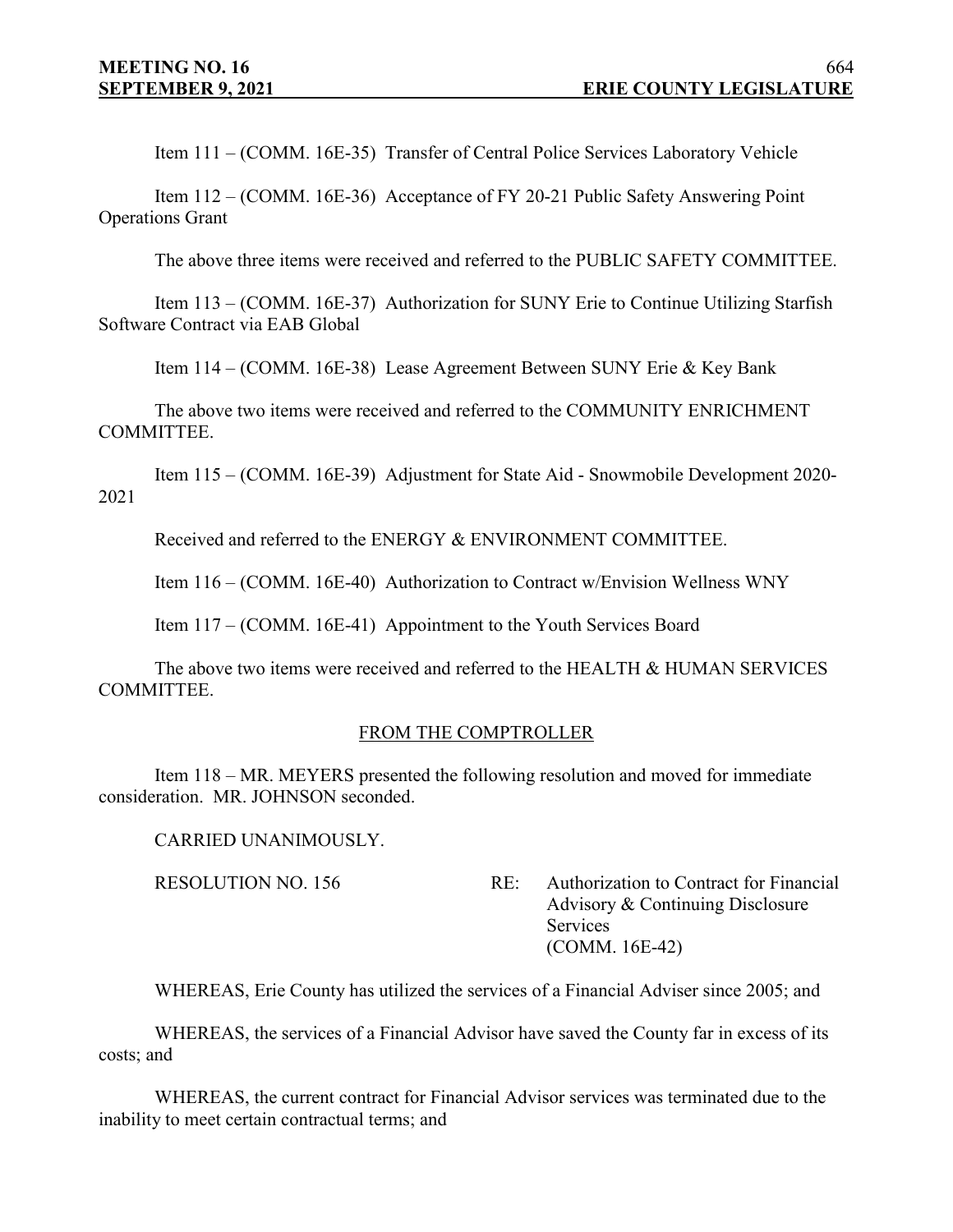WHEREAS, the Comptroller's Office issued a request for proposals (RFP) on July 28, 2021 for a Financial Advisor contract, along with continuing disclosure services, for a three-year period and an option of an additional two years; and

WHEREAS, the Comptroller's Office received five responses to the RFP and had them evaluated by a committee; and

WHEREAS, the RFP committee selected Masterson Advisors, LLC to perform the professional services for a contract of three years with an option to extend the contract for an additional two years.

NOW, THEREFORE, BE IT

RESOLVED, that the County Executive is hereby authorized to enter into a contract with the firm Masterson Advisors, LLC, for a three-year period, with the option to extend the contract for an additional two years, to provide financial advisory services beginning in 2021 at a cost of \$35,000 for New Money Bond Sales, \$40,000 for Refunding Bond Sales and \$20,000 for Note Sales and continuing disclosure services at a cost of \$750 for Annual Report Dissemination Agent Services, \$250 for Rating Change Monitoring Services, and \$2,500 for Continuing Disclosure Annual Reporting Services; and be it further

RESOLVED, that the Comptroller is authorized to appropriate funds for this contract from the Comptrollers account #516020 for Professional Services, Contracts and Fees; and be it further

RESOLVED, that certified copies of this resolution be forwarded to the County Executive, County Comptroller and County Attorney.

MR. MEYERS moved to amend the item. MR. LORIGO seconded.

CARRIED UNANIMOUSLY.

Replace the First Paragraph of the Fiscal Implications Section of the Memorandum with the Following:

"The Comptroller forwarded requests for proposals to accounting firms as well as electronically posted the request online. Five firms submitted a bid, and Masterson Advisors, LLC, the highest scoring firm, was selected. Their proposed fee structure for this agreement is as follows:"

MR. MEYERS moved to approve the item as amended. MR. LORIGO seconded.

CARRIED UNANIMOUSLY.

## FROM THE COUNTY EXECUTIVE

Item 119 – (COMM. 16E-43) Authorization for Cornell University Childcare Cost of Care Study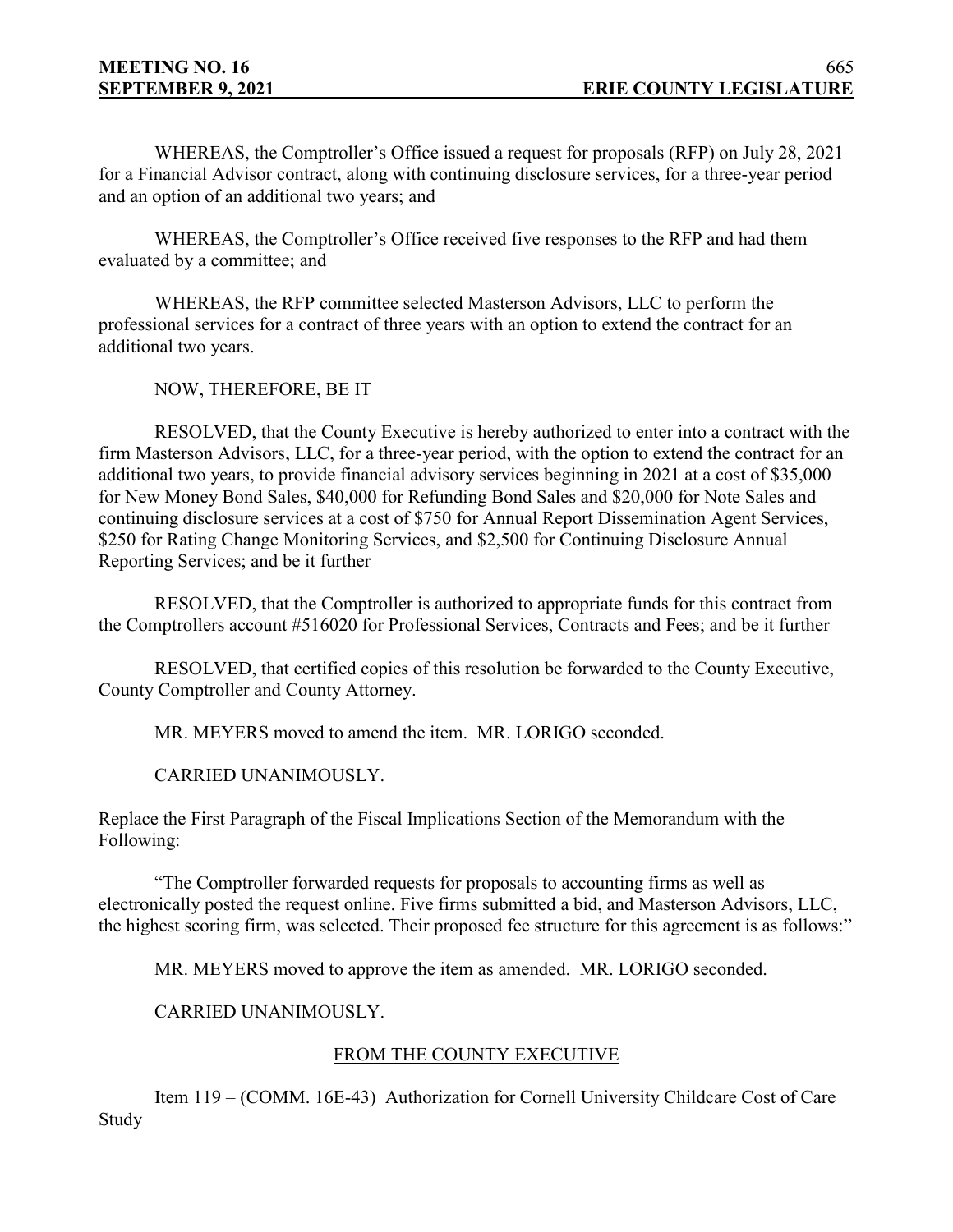Item 120 – (COMM. 16E-44) ECDoH RFP - Remote Wastewater Sampling Program for SARS-CoV-2 Testing

The above two items were received and referred to the HEALTH & HUMAN SERVICES COMMITTEE.

Item 121 – (COMM. 16E-45) Authorization for Equipment Purchase Using Unanticipated Revenue

Received and referred to the PUBLIC SAFETY COMMITTEE.

Item 122 – (COMM. 16E-46) County Executive's Veto of INTRO. 15-5 (2021)

Received and referred to the FINANCE & MANAGEMENT COMMITTEE.

## FROM THE COUNTY CLERK

Item 123 – (COMM. 16E-47) Acceptance of Donated Billboard Space

Received and referred to the GOVERNMENT AFFAIRS COMMITTEE.

#### FROM THE SHERIFF

Item 124 – (COMM. 16E-48) Commissary Extension with Tech Expansion & Inmate Tablet Program

Item 125 – (COMM. 16E-49) Telephone Services Extension with Cost Reduction & Tech Expansion

The above two items were received and referred to the PUBLIC SAFETY COMMITTEE.

## **COMMUNICATIONS FROM THE DEPARTMENTS**

#### FROM THE DEPUTY COMPTROLLER

Item 126 – (COMM. 16D-1) Law Dept. Spending - 06/2021

Received and referred to the FINANCE & MANAGEMENT COMMITTEE.

## FROM THE COMMISSIONER OF HEALTH

Item 127 – (COMM. 16D-2) Updated Nursing Home Outbreak Information - 07/2021

Received and referred to the HEALTH & HUMAN SERVICES COMMITTEE.

## FROM THE DEPUTY COMPTROLLER - AUDIT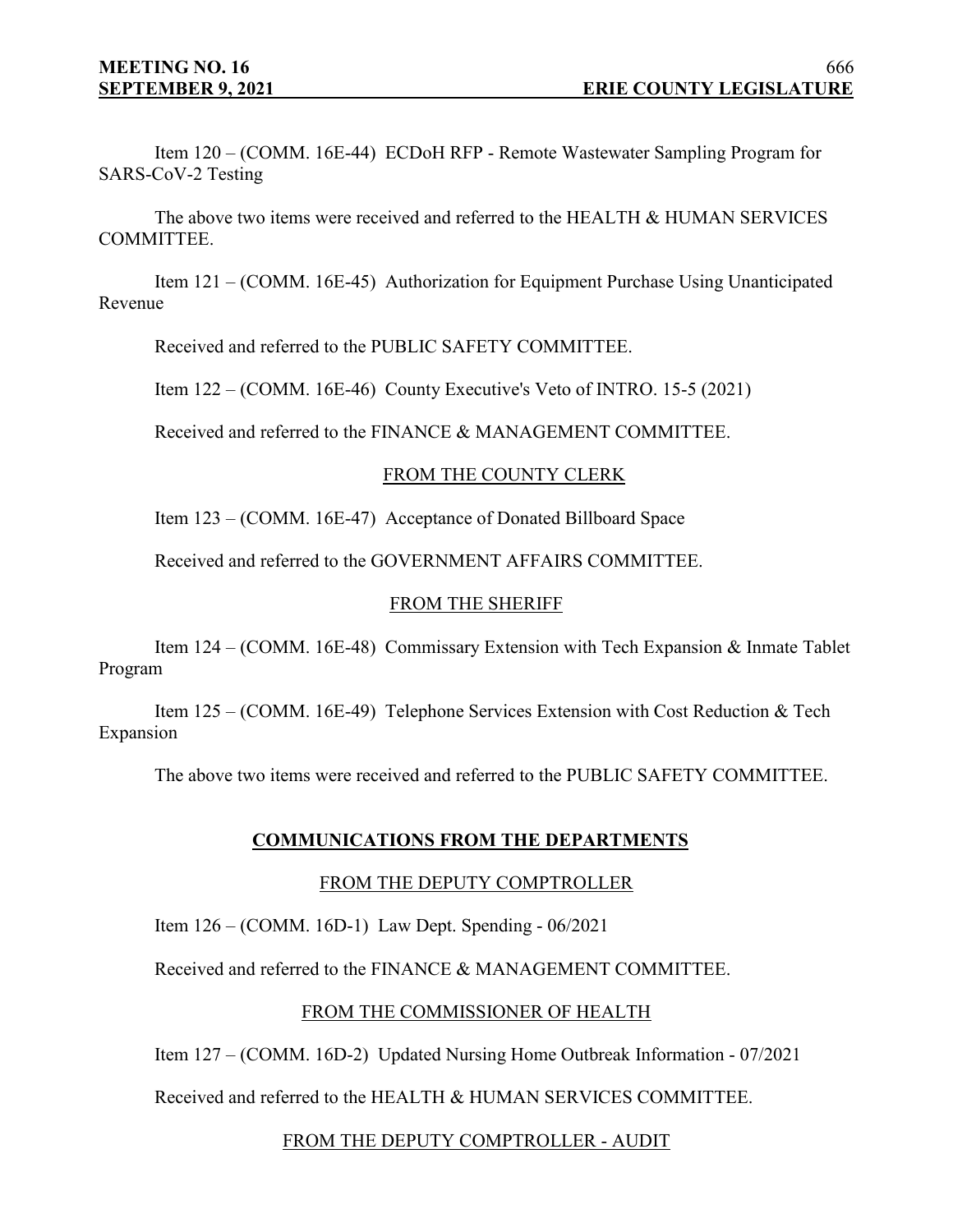Item 128 – (COMM. 16D-3) Commencement of Audit of ECSO's Commissary Fund for Period 01/01/2019 - 12/31/2020

Received and referred to the PUBLIC SAFETY COMMITTEE.

Item 129 – (COMM. 16D-4) Commencement of Audit of Social Services for Period 01/01/2020 - 06/30/2021

Item 130 – (COMM. 16D-5) Commencement of Audit of Senior Services for Period 04/01/2020 - 06/30/2021

The above two items were received and referred to the HEALTH & HUMAN SERVICES COMMITTEE.

Item 131 – (COMM. 16D-6) Commencement of Audit of Division of Purchase for Period 01/01/2020 - 06/30/2021

Received and referred to the FINANCE & MANAGEMENT COMMITTEE.

#### FROM THE DIRECTOR OF BUDGET & MANAGEMENT

Item 132 – (COMM. 16D-7) Budget Monitoring Report for Period Ending 06/2021

Received and referred to the FINANCE & MANAGEMENT COMMITTEE.

#### FROM THE COMMISSIONER OF SOCIAL SERVICES

Item 133 – (COMM. 16D-8) Child Protective Caseloads for 06/2021

Item 134 – (COMM. 16D-9) Child Protective Caseloads for 07/2021

The above two items were received and referred to the HEALTH & HUMAN SERVICES COMMITTEE.

## FROM THE DEPARTMENT OF LAW

Item 135 – (COMM. 16D-10) Opinion as to Form LL Intro. 1-1 (2021)

Received and referred to the ENERGY & ENVIRONMENT COMMITTEE.

## FROM THE DIRECTOR OF BUDGET & MANAGEMENT

Item 136 – (COMM. 16D-11) Budget Monitoring Report for Period Ending 07/2021

Received and referred to the FINANCE & MANAGEMENT COMMITTEE.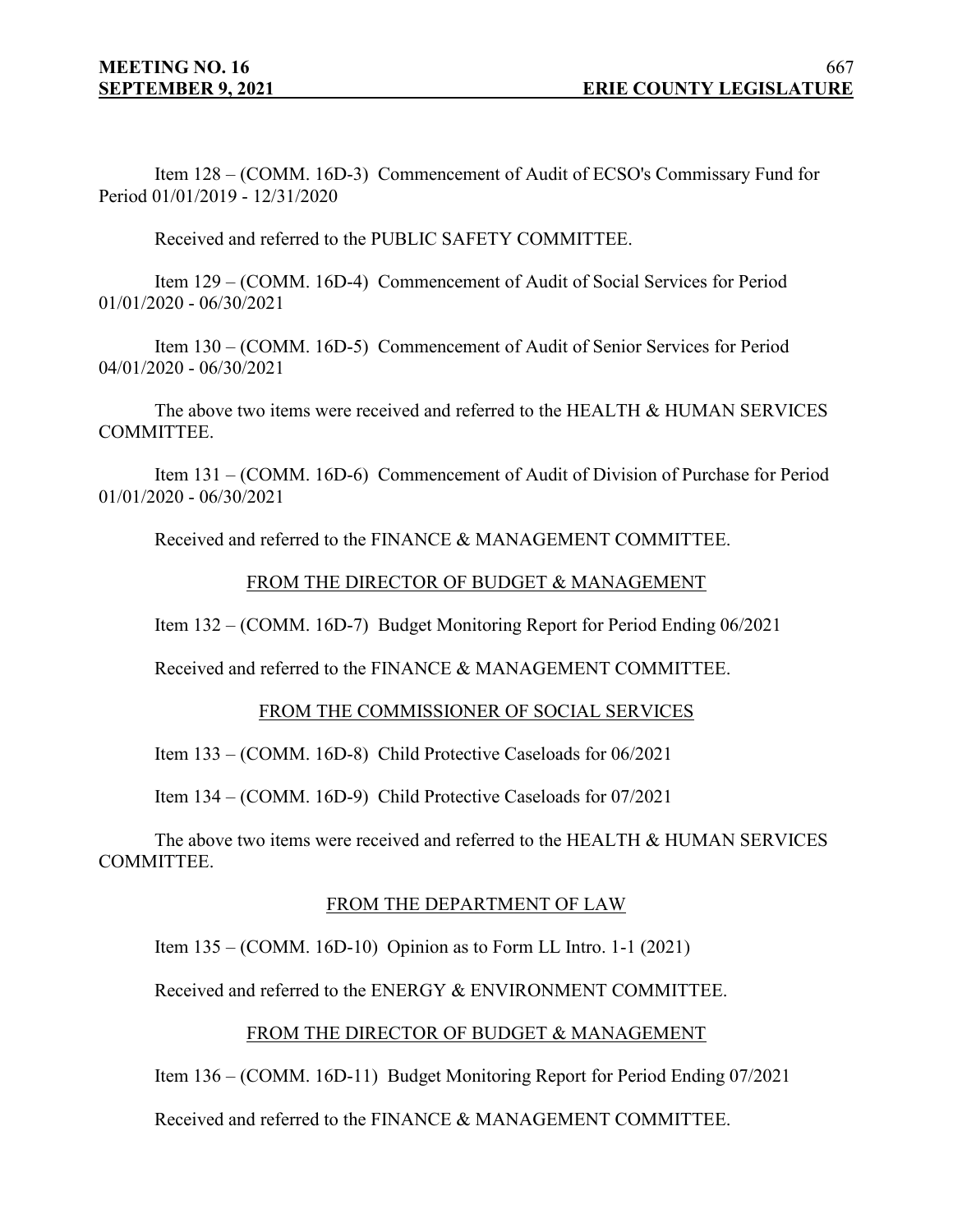## FROM THE DEPARTMENT OF LAW

Item 137 – (COMM. 16D-12) Transmittal of New Claims Against Erie County

Received and referred to the GOVERNMENT AFFAIRS COMMITTEE.

#### FROM THE DEPARTMENT OF LAW

Item 138 – (COMM. 16D-13) Local Emergency Order Extensions

Received and referred to the HEALTH & HUMAN SERVICES COMMITTEE.

# **COMMUNICATIONS FROM THE PEOPLE AND OTHER AGENCIES**

## FROM YSAIAS FELIZ

Item 139 – (COMM. 16M-1) Resignation from ECCSAB

Received and referred to the PUBLIC SAFETY COMMITTEE.

#### FROM THE ECCSAB

Item 140 – (COMM. 16M-2) Request to Public Safety Committee for Study on Blind Spots in ECHC & Correctional Facility

Received and referred to the PUBLIC SAFETY COMMITTEE.

## FROM THE NYS CONSERVATION FUND ADVISORY BOARD

Item 141 – (COMM. 16M-3) Letter Concerning LL Intro. 1-1 (2021)

Received and referred to the ENERGY & ENVIRONMENT COMMITTEE.

## FROM THE NFTA

Item 142 – (COMM. 16M-4) Board Minutes for Meeting Held on 06/24/2021

Received and referred to the ECONOMIC DEVELOPMENT COMMITTEE.

## FROM CHRISTINE COLLINS

Item 143 – (COMM. 16M-5) Letter Concerning LL Intro. 1-1 (2021)

Received and referred to the ENERGY & ENVIRONMENT COMMITTEE.

## FROM KATE BOROWIAK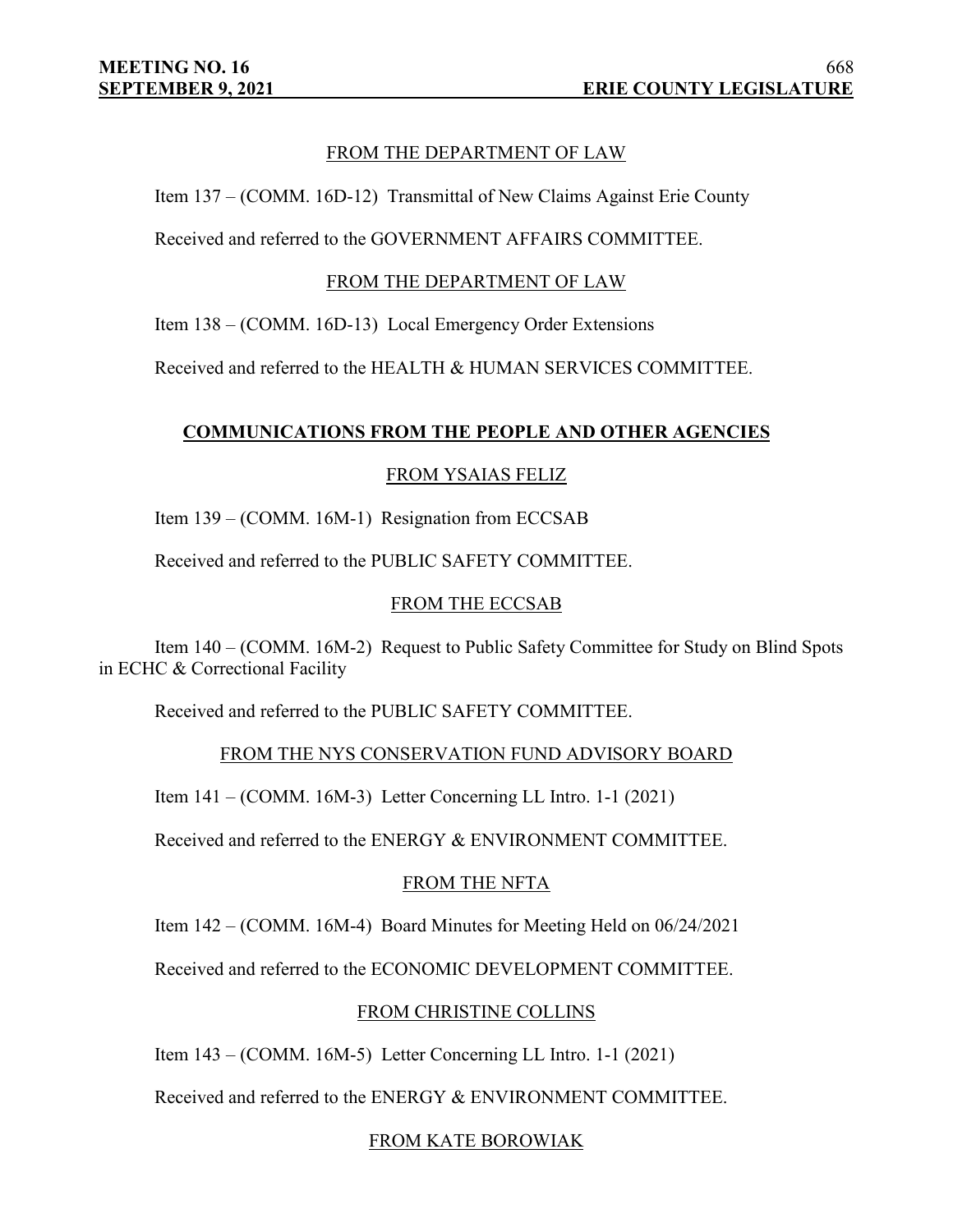Item 144 – (COMM. 16M-6) Letter Concerning LL Intro. 1-1 (2021)

Received and referred to the ENERGY & ENVIRONMENT COMMITTEE.

#### FROM JAMES BURNETTE

Item 145 – (COMM. 16M-7) Letter Concerning LL Intro. 1-1 (2021)

Received and referred to the ENERGY & ENVIRONMENT COMMITTEE.

#### FROM JINA GENTRY

Item 146 – (COMM. 16M-8) Letter Concerning LL Intro. 1-1 (2021)

Received and referred to the ENERGY & ENVIRONMENT COMMITTEE.

FROM THE EC FEDERATION OF SPORTSMAN'S CLUB, INC.

Item 147 – (COMM. 16M-9) Letter Concerning LL Intro. 1-1 (2021)

Received and referred to the ENERGY & ENVIRONMENT COMMITTEE.

## FROM RICH DAVENPORT

Item 148 – (COMM. 16M-10) Letter Concerning LL Intro. 1-1 (2021)

Received and referred to the ENERGY & ENVIRONMENT COMMITTEE.

## FROM MAUREEN SCHIENER

Item 149 – (COMM. 16M-11) Letter Concerning LL Intro. 1-1 (2021)

Received and referred to the ENERGY & ENVIRONMENT COMMITTEE.

## FROM LESLIE WHEELER

Item 150 – (COMM. 16M-12) Letter Concerning LL Intro. 1-1 (2021)

Received and referred to the ENERGY & ENVIRONMENT COMMITTEE.

#### FROM THE NFTA

Item 151 – (COMM. 16M-13) Notice of Proposed Rulemaking

Received and referred to the ECONOMIC DEVELOPMENT COMMITTEE.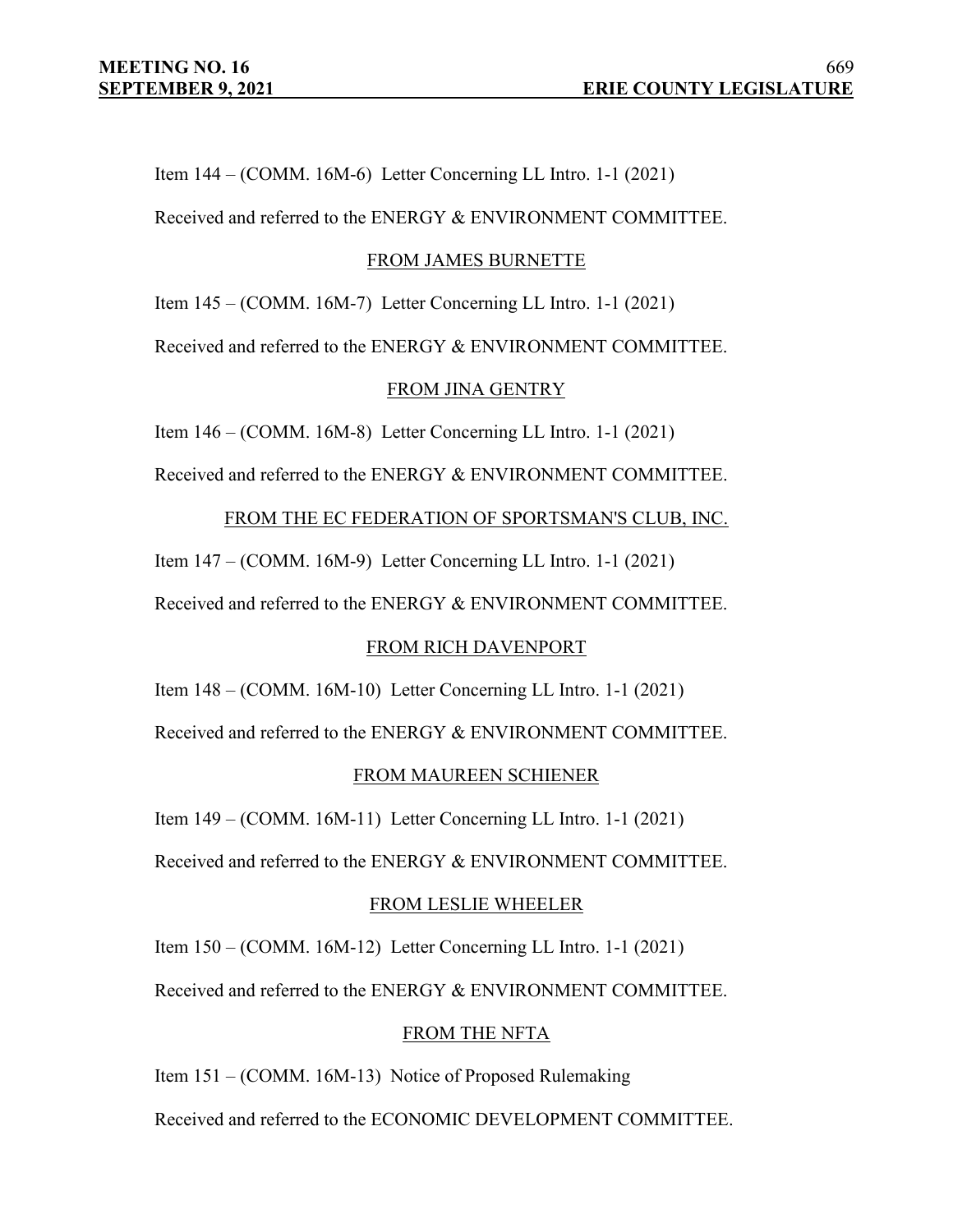# FROM THE NYS DEPT. OF TAXATION & FINANCE

Item 152– (COMM. 16M-14) Information Regarding State Equalization Rates for the 2021 Assessment Rolls

Received and referred to the ECONOMIC DEVELOPMENT COMMITTEE.

#### FROM THE NY COALITION FOR OPEN GOVERNMENT, INC.

Item 153 – (COMM. 16M-15) Letter to County Executive Concerning Commitment to Transparency and the Buffalo Bills Stadium Negotiations

Received and referred to the GOVERNMENT AFFAIRS COMMITTEE.

#### FROM RAYMOND W. WALTER

Item 154 – (COMM. 16M-16) Resignation of 2021 EC Advisory Committee on Reapportionment

Received and referred to the GOVERNMENT AFFAIRS COMMITTEE.

## FROM THE BUFFALO NIAGARA CONVENTION CENTER

Item 155 – (COMM. 16M-17) 2021 Second Quarter Report & Financial Statements

Received and referred to the ECONOMIC DEVELOPMENT COMMITTEE.

## FROM VISIT BUFFALO NIAGARA

Item 156 – (COMM. 16M-18) 2021 Second Quarter Report & Financial Statements

Received and referred to the ECONOMIC DEVELOPMENT COMMITTEE.

## FROM SUNY ERIE

Item 157 – (COMM. 16M-19) Letter in Response to Intro. 14-2 (2021)

Received and referred to the COMMUNITY ENRICHMENT COMMITTEE.

## FROM THE CITY OF BUFFALO DEPT. OF ASSESSMENT AND TAXATION

Item 158 – (COMM. 16M-20) Final Roll - Transit Mall 2022

Received and referred to the FINANCE & MANAGEMENT COMMITTEE.

## FROM THE EC AUDIT COMMITTEE